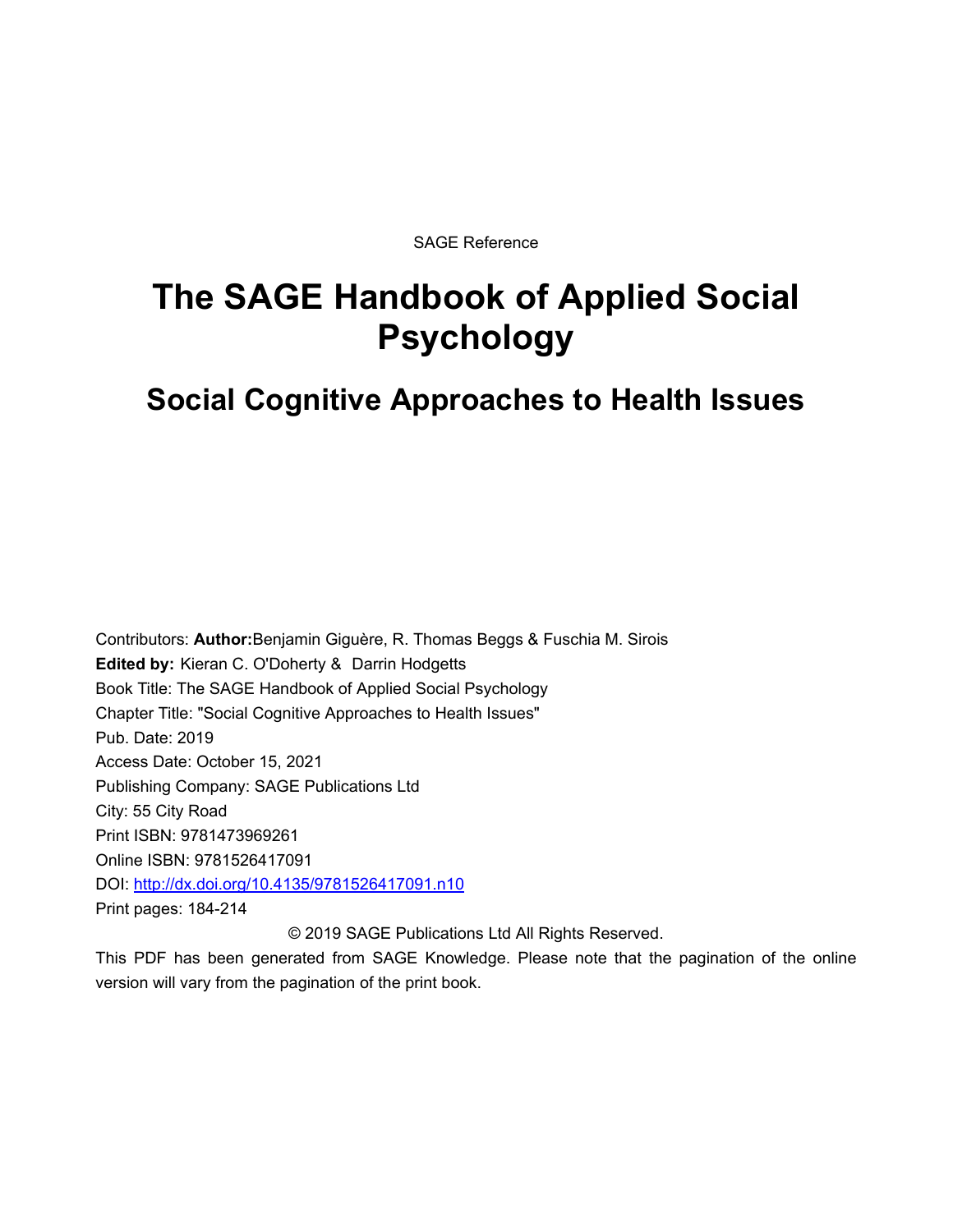# **Social Cognitive Approaches to Health Issues**

Social Cognitive Approaches to Health Issues Benjamin Giguère R. Thomas Beggs Fuschia M. Sirois

Social cognition and health psychology are, in many ways, an odd couple. Social cognition is concerned with general processes and causal explanations. As such, it has tended to be exploratory, looking for the increasingly novel and counter-intuitive processes involved in perceiving, attending to, remembering, thinking about, and making sense of people, objects, events, and ourselves. By contrast, health psychology has tended to focus on specific phenomena tied to practical issues of physical, mental, and social well-being, which tend to be of concern to scholars, practitioners, and lay people. In terms of the contrast, Taylor (1982) noted that the fascinating qualities of social cognitive research may not be appreciated by a large audience, compared to the broad appeal of the specific issues of concern to health psychology.

There is a group of scholars and practitioners that work at the crossroads of these two domains, using social cognitive theories to benefit the physical, mental, and social health of individuals and communities. Although they may not explicitly identify as such, they are, at least in part, applying social psychology to health. This chapter aims to review applied research focusing on social cognitive approaches to health issues, with an emphasis on interventions aimed at cognitive and behavioural change. Although this mission statement may appear narrowly focused, the body of relevant literature is impressive.

Our chapter, which is not an exhaustive review, is divided into four key sections. In the first section, we provide a brief overview of the context in which social cognition merges with health psychology. In the second section, we review social cognitive theories commonly used in health research. In the third section, we focus on the use of social cognitive theories in interventions to encourage health-related changes. In the fourth section, we discuss challenges associated with research and interventions drawing on social cognition to foster health change.

### **Overview of Social Cognitive Approaches to Health Issues**

Broadly speaking, social cognition is concerned with the processes involved when people think about, and make sense of, the world around them. Specifically, these cognitive processes involve attending to (and/or selecting) information about, interpreting information about, making decisions about (judging), and storing and retrieving information about people and ourselves, as well as objects, states, and events (see Moskowitz, 2005). For the most part, these processes have been assumed to vary on a continuum. At one end are processes that primarily aim to systematically consider information, typically at the expense of mental energy. At the other end are processes that primarily focus on conserving mental energy, at the expense of the systematic consideration of information. Among these energy-saving strategies, relying on socially learned expectations (e.g., schemas, categories, behavioural scripts, expected outcomes) and cognitive 'shortcuts' (e.g., availability heuristics, confirmation bias), are some of the most commonly researched and reported. At the route of social cognitive approaches is the assumption that these processes are key to understanding the influence of macro and meso level factors on individuals at the micro level.

Health behaviour research crosses multiple disciplines. When applied to health issues, social cognitive approaches are typically concerned with social cognition as it pertains to the understanding of practical issues related to physical, mental, and social health and wellbeing. As such, social cognitive approaches tend to examine health-related phenomena at an individual level, focusing on intra-personal factors and their interaction with perceptions of the social environment. The emphasis on micro level factors, namely social cognitive processes, is a distinctive feature of these approaches when applied to health.

This distinctive feature is reflected in the common methods used by research in this area. Indeed, typically, knowledge has been generated by using studies with relatively small sample sizes that often rely on correlational or experimental designs. In such studies, the unit of analysis is generally a person or a person's response at one or multiple time points. The emphasis on processes is also reflected in the common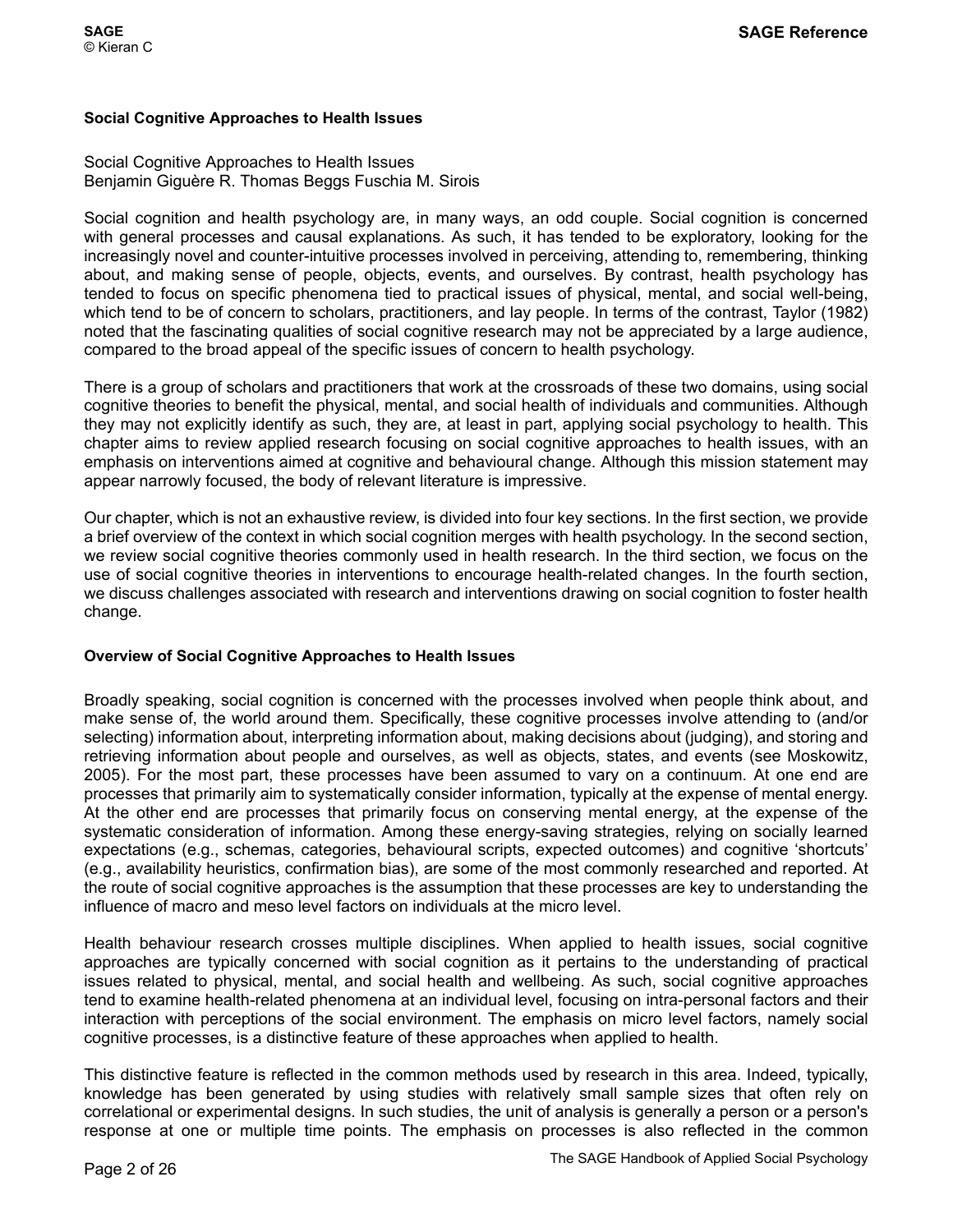applications of the knowledge generated to address health-related issues. For example, the approaches can offer insight into the specific element of an intervention to influence individual decision-making and behaviour (e.g., Rothman and Salovey, 1997).

This approach can be contrasted with others used in the context of health research, such as public health, which tend to examine health-related phenomena using multi-level approaches, combining macro, meso, and micro factors. They also tend to rely on much larger samples, in which the unit of analysis is sometimes a person but will also often include other factors such as institutions, jurisdictions, and organizations. The contrast is also reflected in the application of knowledge. The distinctive contribution of social cognitive approaches is often less amenable to tackling health-related societal problems at multiple levels when compared to other disciplines that study health-related societal problems.

The distinctive features are well-illustrated in the prevalent social cognitive theories applied to understand health, but perhaps even more so in the attention given to the emphasis on the use of theory to explain the social cognitive processes assumed to underlie health-related behaviours. Trying to explain 'why people act that way' allows for unique novel contributions in this area of research. A good example of such a contribution comes from the work of Shelley Taylor. One of her seminal articles reports on a study conducted with cancer patients (Taylor, 1982) and revealed how the application of social cognitive theories can provide insight in health issues. Specifically, it provided insight into how different attributions of the causes of breast cancer can provide a helpful sense of psychological control. As she illustrates by her focus on the theoretical implications of her work, the role of theory is highly valued from a social cognitive perspective.

Researchers who have embarked in work at the junction between social cognition and health are often faced with a careful balancing act between the universalist assumptions of social cognitive theories and the specifics of the health issues they are examining. As applied scholars and practitioners know, rarely will one theory be sufficient to understand the complexity of a specific behaviour. At the same time, most of applied social psychology is guided by Lewin's often quoted take on theory: 'there is nothing as practical as a good theory' (1943: 118). Because of the emphasis on theory from a social cognitive perspective, we opted to structure this chapter in some ways by theoretical approach.

# **Social Cognitive Theories Commonly Applied in Health Contexts**

Multiple reviews of the literature have examined the cognitive and behavioural theories that are commonly used in the context of health research (e.g., Armitage and Conner, 2000; Noar, 2005), including one focusing on interventions (Davis et al., 2015). For the most part, these reviews converge to suggest that the most frequently used theories in the context of health research are the Health Belief Model (HBM; Becker, 1974), Theories of Reasoned Action (TRA; Fishbein and Ajzen, 1975) and Planned Behaviour (TPB; Ajzen, 1991), Social Cognitive Theory (SCT; Bandura, 1986), and the Transtheoretical Model of Change (TTM; Prochaska and DiClemente, 1984). Of these, all but the TTM have clear roots in social cognitive principles – as its name implies, the TTM was not meant to be rooted in any one single theoretical perspective.

While the assumptions and propositions of these theories vary greatly, they do share some similarities. For the most part, social cognitive theories applied to health phenomena tend to assume that health-related actions are the result of rational decision-making processes that involve the deliberate and systematic processing of information. The commonality of this assumption reflects their common roots in expectancy-value theories, such as proposed by Lewin and his colleagues (e.g., Lewin et al., 1944). These theories suggest that the likelihood a behaviour will occur depends on the sum total of the product of the expectancy and value of the outcome(s) of the behaviour (see Feather, 1982).

These theories also hold that social cognitions are the primary causal agent of health-related actions. Although they use distinct terminology for these cognitions, most of these theories suggest that attitudinal beliefs of individuals, social norms, a sense of efficacy and control, and intentions to engage in actions play an important role in the health-related behaviours that people engage in. Overall, they also hold that these cognitions are accessible to awareness and that they tend to operate through conscious processes. Guided by these notions, these theories typically suggest that individuals enact actions that appear rational to them at the moment they are performed. However, decades of research and campaigns focusing on cognitions such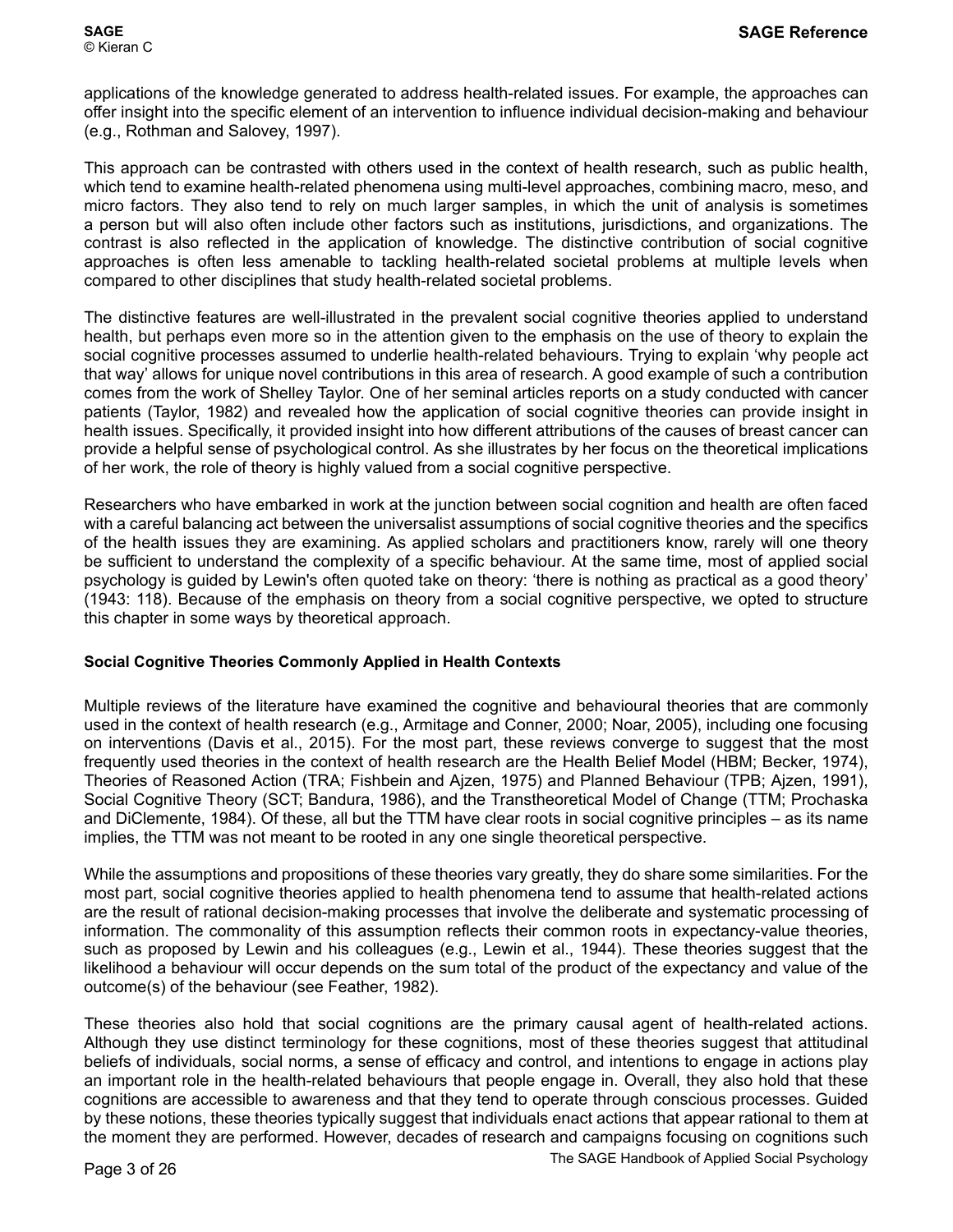as fear-appeals, risk perceptions, and attitudes suggest that the link between our cognitions and our actions is not as direct or seemingly rational as one would assume.

In order to address this lack of concordance, other social cognitive theories have been elaborated. These approaches draw on both social cognition research and early work on fear appeals that showed counterintuitive patterns of behaviour when people are made to fear certain health outcomes. For instance, Gollwitzer's Implementation Intentions (IIs, see Gollwitzer, 1999) offers one such alternative to a purely rational approach by focusing on action control strategies that aim to ensure that 'good intentions' get translated into actual behaviour. Social norm approaches generally offer another alternative. For example, norms-based research has shown that people often act in ways similar to others, even when faced with information suggesting that they should not, and that they also typically underestimate the influence of norms on their actions (see Cialdini, 2005; Miller and Prentice, 2016). Finally, cognitive dissonance is often discussed in the literature as a counterpoint to the argument that people are rational actors.

In this section, we review applied social cognitive work tied to the HBM, SCT, TPB, IIs, Social Norm approaches, and cognitive dissonance. However, we do not discuss the TTM. The importance of this approach for understanding the process of health behaviour change is well established. However, our focus in the current chapter is on social cognitive theories and the TTM offers limited explanations of the social cognitive processes assumed to underlie each of the steps (cf., Armitage and Conner, 2000). Protection Motivation Theory, which is also a common theory, is discussed later in the section reviewing social cognitive models developed specifically to explain health attitude and behaviour change.

# **Health Belief Model**

A focus on health attitudes was first introduced by the HBM (Janz and Becker, 1984). The HBM was developed by US Public Health Service social psychologists in the 1950s to help understand why people do, or do not, take action to prevent, detect, or control illness. The overall premises of the model are that people have a desire to avoid illness, and to get well when ill, and that they have concordant beliefs that certain actions will either prevent illness or improve an existing condition (Janz and Becker, 1984). As such, the HBM assumes that people are rational beings who will favour being healthy and avoid illness, and will act accordingly.

The model relies on a series of four central sets of cognitions related to illness (Janz and Becker, 1984). Perceived susceptibility refers to a person's perception of the risk of acquiring a health-related condition. Perceived severity refers to perceptions of how serious a condition would be if it were acquired, or of how serious it is if the person already has it. Perceived benefits are the extent to which a person believes that a health-promoting behaviour will be effective in preventing or controlling a health condition. Finally, perceived barriers refer to obstacles or costs associated with following through with a health-promoting behaviour. Thus, according to the HBM, people are more likely to engage in health behaviours if they believe they are susceptible to a health condition, if they believe the condition could have serious consequences for their health, and if they believe a course of action with health benefits and few obstacles is available to them.

Outside of these four major dimensions of the HBM are minor factors that have generally received less attention by researchers. Cues to action refer to stimuli that trigger the health-related decision-making process; these cues could be internal (e.g., physical symptoms) or external (e.g., mass media communication). Modifying variables are generally socioeconomic factors that can affect perceptions of the four main dimensions. Lastly, self-efficacy was added to the HBM in 1988 in response to the recognition of its important role in motivating health-related actions (Rosenstock et al., 1988). In the HBM, self-efficacy typically refers to someone's confidence in their ability to perform a health behaviour successfully.

The HBM has been used for a wide variety of behaviours (see Abraham and Sheeran, 2005). For instance, smoking, prescription drug taking, cancer screening, condom use, continuous positive airway pressure therapy (CPAP), and exercise have all been investigated using the HBM (see Carpenter, 2010, and Janz and Becker, 1984, for reviews).

Overall meta-analyses have reported small effect sizes for the four main individual factors of the HBM. For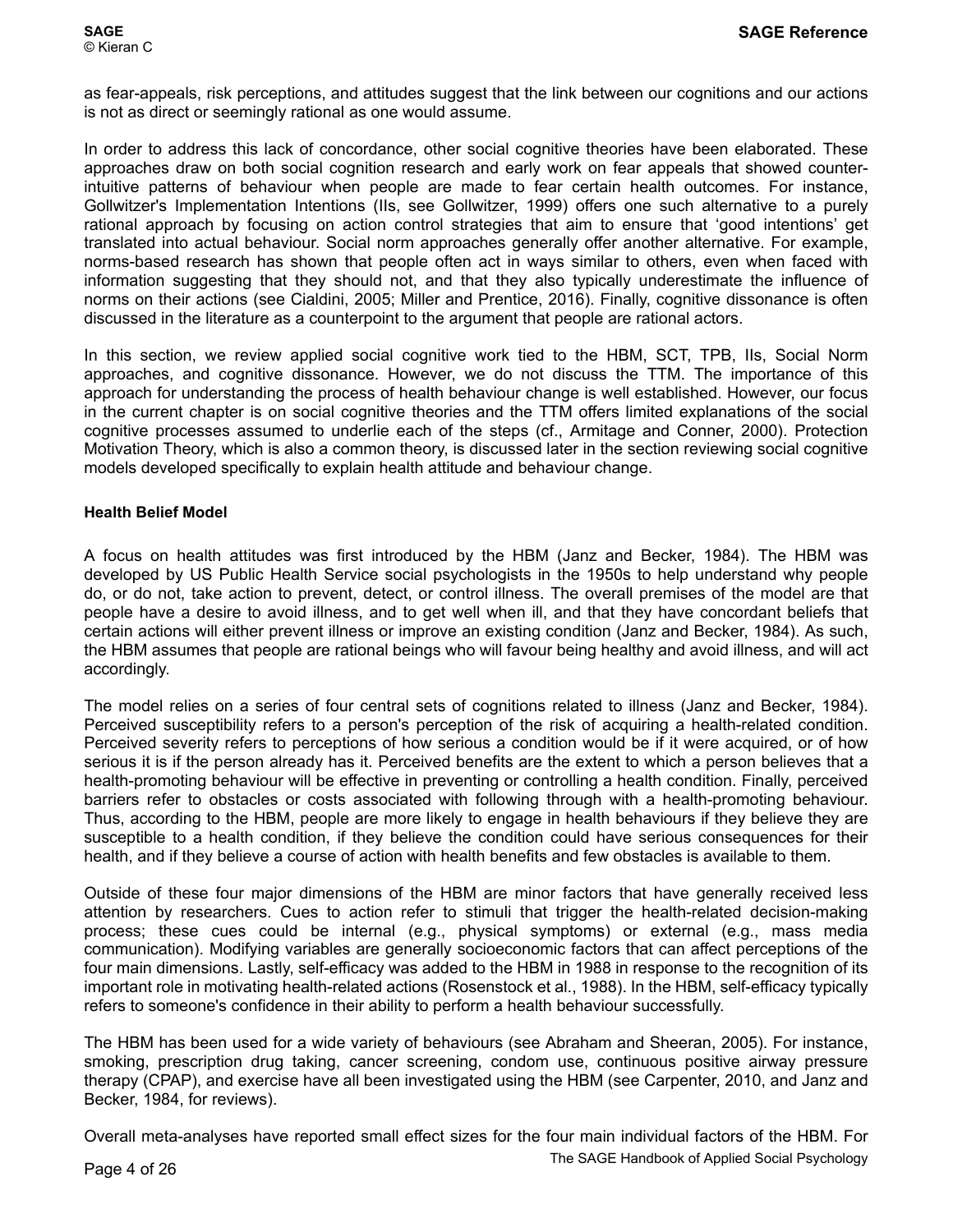example, Harrison et al. (1992) observed that, while most of the factors were significantly associated with behavioural outcomes retrospectively and prospectively, the effect sizes were relatively small; susceptibility had an estimated correlation of  $r = 0.15$ , severity  $r = 0.08$ , benefits  $r = 0.13$ , and costs  $r = 0.21$ . Perceived benefits and costs performed better in retrospective studies than in prospective studies, raising the issue that perhaps these factors are less useful in predicting behaviour than they are in explaining it post hoc (Harrison et al., 1992).

The findings of Harrison and colleagues were replicated by Carpenter (2010), who reports that severity and susceptibility had small weighted correlations, with estimated correlations of .15 and .05, respectively. Benefits and barriers were more strongly correlated with behaviour, with estimated weighted correlations of .27 and .30, respectively. A meta-analysis by Sheeran et al. (2014) focused on experimental work that examined the effect of perceived severity yielded results that aligned with previous findings, suggesting that perceived severity had a small effect size on intentions ( $d = .32$ ) and behaviour ( $d = .34$ ).

It is worth noting that the effect of each of the factors was considered in isolation from each other. It is possible that there are interactions between these sets of cognitions, and that the effect of the model would be larger than that which would be expected based on the effect size of each of the factors. For example, it could be that people need to first perceive they are susceptible to a condition with severe outcomes to motivate them to look for accessible health-promoting behaviours. Unfortunately, there is no standard method of combing the factors, and therefore, not enough research has been done on combined models to warrant their inclusion in a meta-analysis. It is also possible that the factors are sharing variance, meaning that a combined model would explain less variance than the sum of each of the factors' variance. It is also worth noting that, since the HBM includes four sets of cognitions, examining their interactions may present unique challenges; analyses could require a four-way interaction.

Finally, the support for the causal role of the HBM factors is mixed. Most research assessing the HBM involves correlational designs, often cross-sectional in nature, and there are inherent challenges to these designs when examining causality. We did not find any large body of research that has examined the HBM systematically by manipulating all its proposed sets of cognitions. Future work examining the HBM using randomized control studies, particularly if blind or possibly double blind, to examine the effect of the factors on health behaviours would provide valuable information about the value of this model in applied settings.

The reputation of the HBM is also affected by its link to adverse effects and to misuse by industry to support practices that encourage unhealthy behaviours. For example, Balbach et al. (2006) review how tobacco industry executives used the focus on individual rational choice of the HBM to shift the blame from their companies onto the consumers. This argument was possible because HBM-based research gives little attention to sociostructural forces. Specifically, research derived from the HBM approach failed to systematically recognize the role of industry in framing information about smoking and health.

In sum, the HBM is one of the original models used in order to understand health decisions. The components of the model have been widely studied to help explain a range of health behaviours. Current findings suggest that individual components of the model are linked to health-related intentions and behaviours, typically with small effect sizes (cf., Cohen, 1992). The studies have relied primarily on correlational designs and examined the components of the model individually. Therefore, experimental research designs would help understand what causal role the factors of the HBM have in people's health decisions. The examination of the interaction of the factors of the HBM may also help further understand the model.

# **Social Cognitive Theory**

SCT (Bandura, 1986) addresses both sociostructural and personal determinants of behaviour. The theory has been used to explain multiple domains of human thoughts and behaviour, including health. The theory assumes that people are agentic thinkers and, as with other social cognitive approaches, that their thoughts serve determinative functions. It argues that people engage in a dynamic construction of thoughts about future courses of action in response to changing situational demands. People assess the functional value and efficacy of these courses of actions based on their expected outcomes and make the necessary changes. These processes are set in an interactive triadic reciprocal causation framework: behavioural patterns,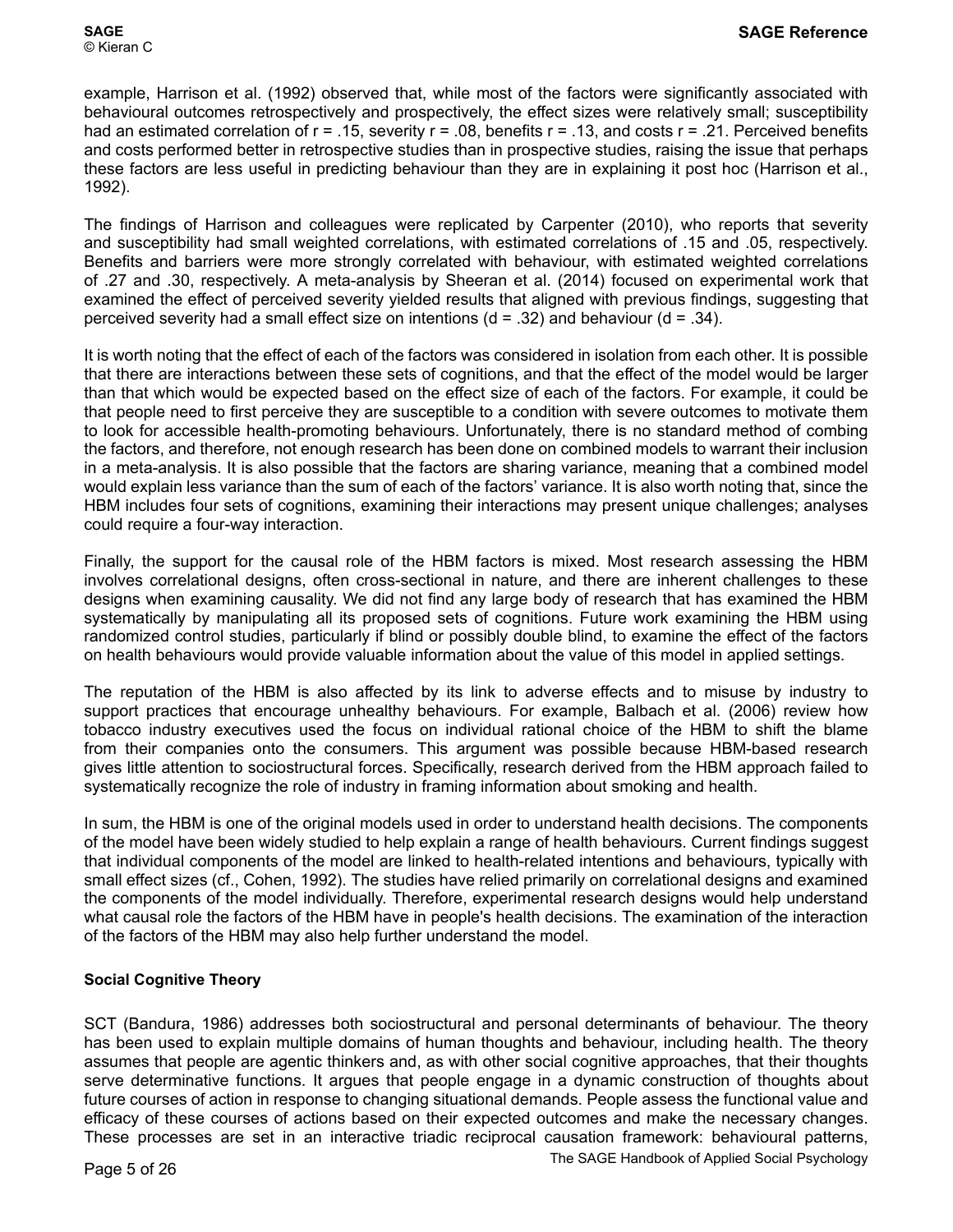environmental events, and internal cognitive, affective, and biological states are assumed to operate as interacting determinants of human behaviour.

Other factors in the model include collective efficacy, which is typically defined in terms of perceptions that a group can bring about a desired outcome, and environmental determinants of behaviour. The latter includes incentive motivation (punishments and rewards) and facilitation (resources and environmental supports). Collectively, these factors are seen as influencing goals and behaviour (Bandura, 2004).

Health researchers have typically focused on two factors of SCT that influence the likelihood that a person will take a health-related course of action: expected outcomes and self-efficacy. As defined by Bandura (1977: 193), an outcome expectancy is 'a person's estimate that a given behaviour will lead to certain outcomes'. Thus, a person must first expect that the benefits of performing a course of action outweigh the costs of doing so (i.e., physical, social, and self-evaluative outcome expectations). Bandura (1977) argued that the outcomes expected from a course of action are largely dependent on people's perception of how successful they will be in performing specific actions in specific contexts. Thus, Bandura originally argued that selfefficacy had a causal impact on expected outcomes but that expected outcomes did not have a causal effect on self-efficacy. This original notion has been questioned by researchers, and it is currently often assumed that the causal relationship between expected outcomes and self-efficacy is bidirectional (see Williams, 2010).

SCT, in particular expected outcomes and self-efficacy, has been applied to many health behaviours, such as prescription drug adherence, physical exercise, risky sexual behaviours, medical screening, and addictive behaviours (see Bandura, 1998; Luszczynska and Schwarzer, 2005). In one study, for example, patients who had been hospitalized for an acute myocardial infarction were assigned to an SCT-based treatment programme (DeBusk et al., 1994). The treatment programme supplemented usual care with activities aimed at increasing patients' sense of self-efficacy, such as monitoring. Those in the SCT group were more likely to quit smoking, had lower LDL cholesterol, and improved functional capacity compared to the control group.

A meta-analysis of 54 studies that examined the influence of self-efficacy on smoking cessation reported small effect sizes when self-efficacy was assessed prior to quitting (Cohen's d = −0.17; Gwaltney et al., 2009). The same study reported that, when self-efficacy was assessed after a quitting attempt, the effect was larger (Cohen's d = −0.37). Sheeran and colleagues (2016) conducted a meta-analysis examining the impact of experimentally manipulated self-efficacy on a range of health outcomes. Their results revealed medium effect size self-efficacy on health-related behavioural intentions (Cohen's d = 0.51) and a smaller effect for healthrelated behaviour (Cohen's  $d = 0.47$ ).

Other studies have tended to focus exclusively on the expected outcomes components of SCT. For example, Hull and Bond (1986) conducted a meta-analysis examining the influence of alcohol outcome expectancies on consumption and reported a large effect  $(Z = 5.10)$ . In a more recent meta-analysis, Reich et al. (2010) examined the effect of implicit and explicit alcohol outcome expectancies. They observed a small to medium effect between implicit measures of expectancies and alcohol consumption (r = .35), and, in line with Bond and Hull, they observed a large effect between explicit expectancies and alcohol consumption (r = .41).

SCT does share many points with other social cognitive theories commonly used in the context of health. For instance, it holds, as a central tenet, that cognitions are a primary causal determinant of behaviour. Also, most social cognitive models now include the notion of self-efficacy, or a version of it. For example, as we discuss further in the TPB section, the concept of perceived behavioural control in that theory is akin to the concept of self-efficacy. There are some notable differences, however. One important difference between the HBM and SCT is SCT's treatment of self-efficacy. Whereas self-efficacy is a somewhat tangential concept in the HBM, it is central to SCT. In SCT, self-efficacy is assumed to have a direct effect on health behaviours and indirect effects through its influence on outcome expectations, sociostructural factors, and goals (Bandura, 2004).

Another major difference from the HBM, and other theories including the TPB, is SCT's fundamental assumption that the relationship between a person, their behaviour, and their environment is reciprocal – the person is altered by the environment but also can alter it and elicit particular responses from it (Bandura, 1986; 2004). As part of this reciprocal relationship, SCT recognizes that groups of people can alter the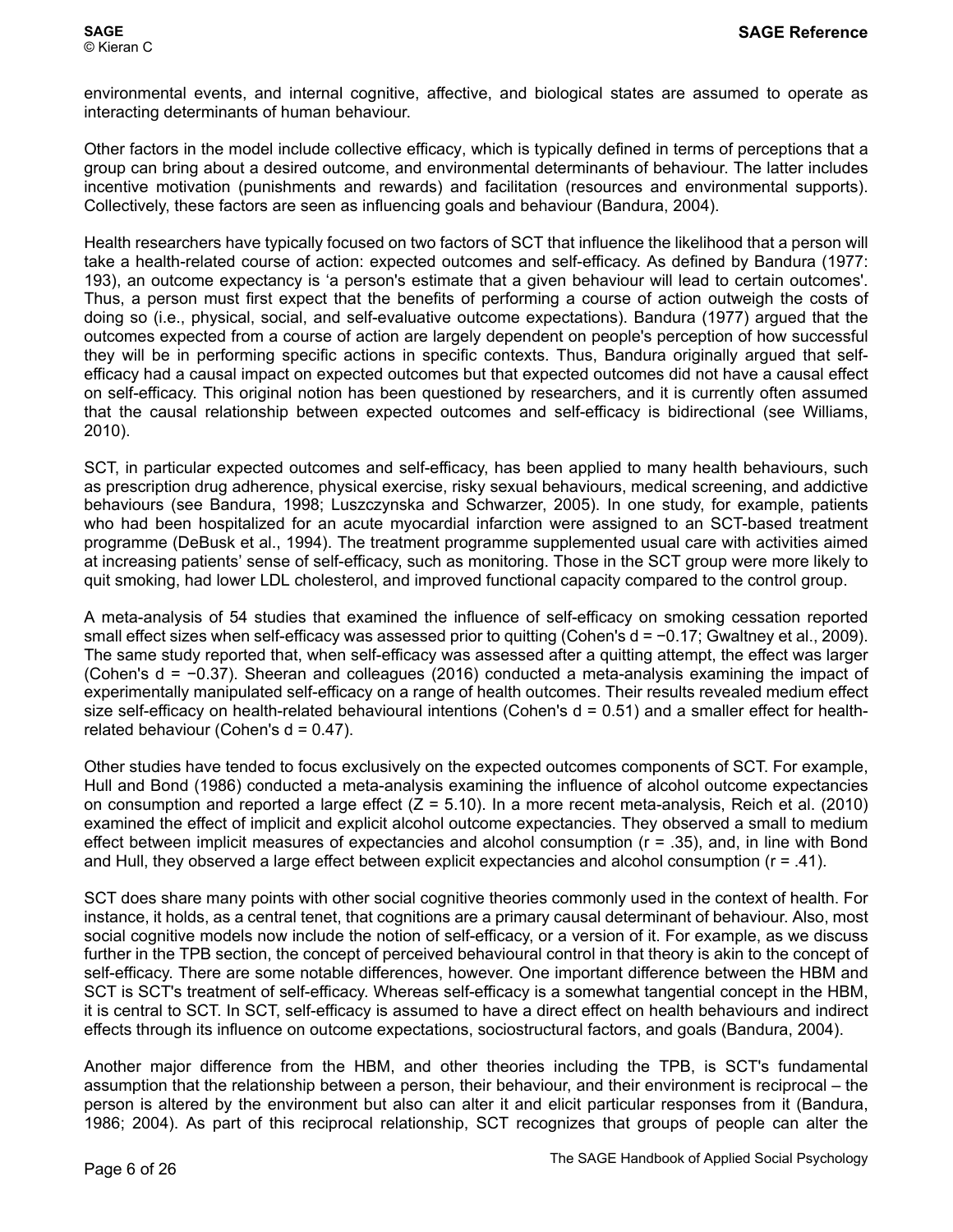environment in order to alter behaviour. For example, groups of people working for public health agencies use the media to encourage people to reduce smoking or increase healthy eating.

There may also be more useful aspects of SCT, in terms of applications to health, than those researchers have tended to focus on – namely self-efficacy and expect outcomes (see Bandura, 1998; 2004). In particular, the theory asks researchers and practitioners to consider perceived and actual sociostructural factors that may set barriers to healthy practices, as well as the interactions between these personal and sociostructural factors. In this, SCT aims to cut across levels (micro, meso, and macro) to understand how social cognitive processes shape human behaviour dynamically.

In sum, SCT holds that people form beliefs about behaviours and their likely outcomes in response to their changing social environment. The theory has some similarities with the other theories reviewed, but its focus on self-efficacy is an important distinguishing factor. Self-efficacy has generally been shown to have a medium effect size on intentions and a smaller effect size on behaviour (e.g., Gwaltney et al., 2009). The research on SCT has been somewhat focused on the micro, individual level; future research may benefit from investigating the theory across the meso and macro levels as well.

# **Theory of Planned Behaviour**

The TRA (Fishbein and Ajzen, 1975) and TPB (Ajzen, 1991) departed from previous theories by proposing that intentions are the most proximal determinant of behaviour. The models propose that the intention to perform a behaviour is shaped by two conceptually independent components: an attitudinal component and a normative component, which are assumed to have additive effects on behavioural intentions. The attitudinal component reflects the favourableness of the evaluation of the behaviour. On the basis of an expectancyvalue approach to attitudes, Fishbein and Ajzen (1975) proposed that people's expectations about the consequences of behaviour were weighted by the importance or value placed on these consequences, and this combination shaped attitudes. The normative component of the model, termed subjective norm, refers to people's perception of the extent to which others who are important to them expect them to engage, or not engage, in a behaviour.

Ajzen (1991) revised the TRA and introduced the TPB. The TPB proposes that, to account for nonvolitional behaviours accurately, it is necessary to consider the extent to which individuals perceive the behaviours to be under their personal control. This third determinant of intentions is called perceived behavioural control.

In a meta-analysis of studies drawing on the TPB, Armitage and Conner (2001) observed that the factors posited by the theory accounted for 39% of variance in behavioural intentions and 27% of variance in behaviour. In line with past reviews (e.g., Ajzen, 1991; Sheppard et al., 1988), they also observed that the subjective norm construct is generally the weakest predictor of intentions.

McEachan et al. (2011) conducted a more specific meta-analysis focusing exclusively on prospective studies targeting health-related behaviours. Their results illustrated that the predictive validity of TPB varied by type of health behaviour. Physical activity and diet behaviours were better predicted (23.9% and 21.2% variance explained, respectively) than risky behaviours, detection behaviours, safer sex, and abstinence from drugs, which were more poorly predicted (between 13.8% and 15.3% variance explained). Intentions accounted for the most variance in behaviour across behaviour types. Attitudes were the strongest predictor of intentions for all types of behaviour, with the exceptions of risk behaviours, for which they were equal to perceived behavioural control, and detection behaviours, for which perceived behavioural control was the strongest predictor. As with previous meta-analyses, McEachan et al. (2011) observed that subjective norms were generally the weakest predictor.

The lack of predictive value of subjective norms has been attributed, at least in part, to a combination of issues of conceptualization and measurement. Subjective norms are conceptualized in terms of social pressure applied globally on a person's motivation. However, the relevance of different groups to a behaviour may vary as a function of context. For example, norms about alcohol consumption for a university student on a campus are more likely to be shaped by their peers and friends on campus, while norms about alcohol consumption for that same student are more likely to be shaped by their parents when they meet their future inlaws. Moreover,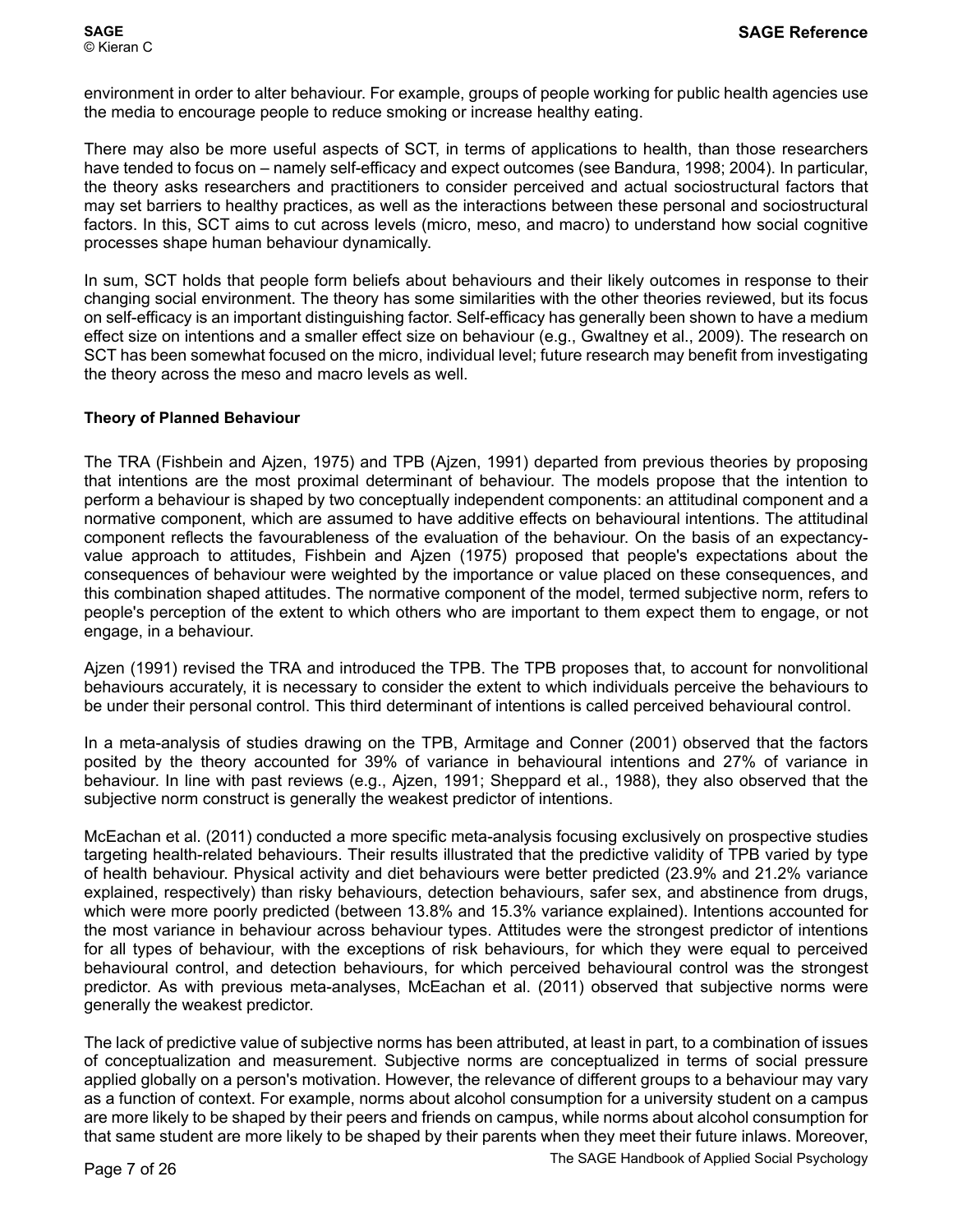adults are rarely under direct and explicit social pressure to enact certain actions. Indeed, subjective norms have been observed to have lower predictive value for adults compared to adolescents (see McEachan et al., 2011).

Given that the TPB is more recent than its predecessors, it has benefited from the insights provided by the research examining these earlier models. As such, it does share similarities with some of them. Among these, there are similarities between the notions of perceived behaviour control and the concept of self-efficacy from the SCT. In addition, the TPB adopted an expectancy-value approach to attitude, which is similar to the approach that underlies the core sets of cognitions in the HBM.

Overall, the TPB appears to offer some improvement in terms of predictive value over theories that preceded it, particularly when compared to the HBM. For example, Bish et al. (2000) compared the ability of the HBM and the TPB to predict intentions to complete cervical smear tests and observed that the HBM accounted for 4% of the variance in intentions while the TPB accounted for 51% of the variance. These results align with those of other work comparing the HBM and TPB (e.g., Conner and Norman, 1994; Quine et al., 1998; Weinstein, 1993).

Perhaps because of its popularity, the TPB has often been the focus of critics. The size of the effects garnered by the theory has been criticized (see Sniehotta et al., 2014). Another frequent criticism is aimed at a central tenet of the TPB: that attitude, subjective norms, perceived behavioural control, and intentions are sufficient to account for behaviour. These critics argue, directly or indirectly, that the model is too reductionist and that it needs to be supplemented by other variables (e.g., Kam et al., 2008).

The TPB has also been criticized for focusing on the proximal determinants of behaviour, leaving out explanations as to what factors influence these proximal determinants (cf., Conner and Armitage, 1998). As already discussed, another frequent criticism focuses on the conceptualization and operationalization of the main components of the TPB, particularly subjective norms.

In sum, the TPB is an important and often-used theory in understanding health behaviours. The theory focuses on the factors that influence intentions to act. Meta-analyses have indicated that the factors of the TPB generally have medium to large effects on intentions and small to medium effects on behaviour. While these studies have generally found a smaller effect for subjective norms in the TPB model, the way that norms were originally conceptualized in the model does present some problems. A novel approach to norms, as well as a greater consideration of how meso and macro factors may shape the cognitions proposed under the TPB, may provide important and valuable theoretical and applied insights.

# **Implementation Intentions**

Peter Gollwitzer and his colleagues took particular interest in the gap between intentions and behaviour. They realized that the time between when a goal is set and when a goal is acted upon is often long, which leads to people failing to act (see Gollwitzer, 1999). To explain the intention–behaviour gap, they introduced the idea that intentions often require an implementation plan. Specifically, Gollwitzer differentiated IIs from broader goal intentions. A goal intention is simply something that someone wants to achieve, such as wanting to lose 10 pounds. They proposed that setting such goal intentions is merely a first step to enacting a course of action, and that planning how to achieve the goal, getting started, and completing goal striving are equally important steps. As a result, they introduced the concept of an II, which is the act of committing to how, when, and where the goal will be achieved (see Gollwitzer, 1999).

From an II perspective, good intentions are more likely to be acted upon if a person has IIs – an 'if/then' plan – in place. For example, an II could take the following form: if I get home from work by 5 pm on a given day, then I will go to the gym. Importantly, the desired behaviour – going to the gym – is now part of a specific plan. If a person had such a plan in place and they got home from work at 4:45 pm, they would not have to consider all possible options to occupy their evening, such as trying a new recipe or just flopping in front of a screen. Rather, with an implementation plan, the desired, pre-selected response often becomes efficient, immediate, and automatic (Brandstatter et al., 2001).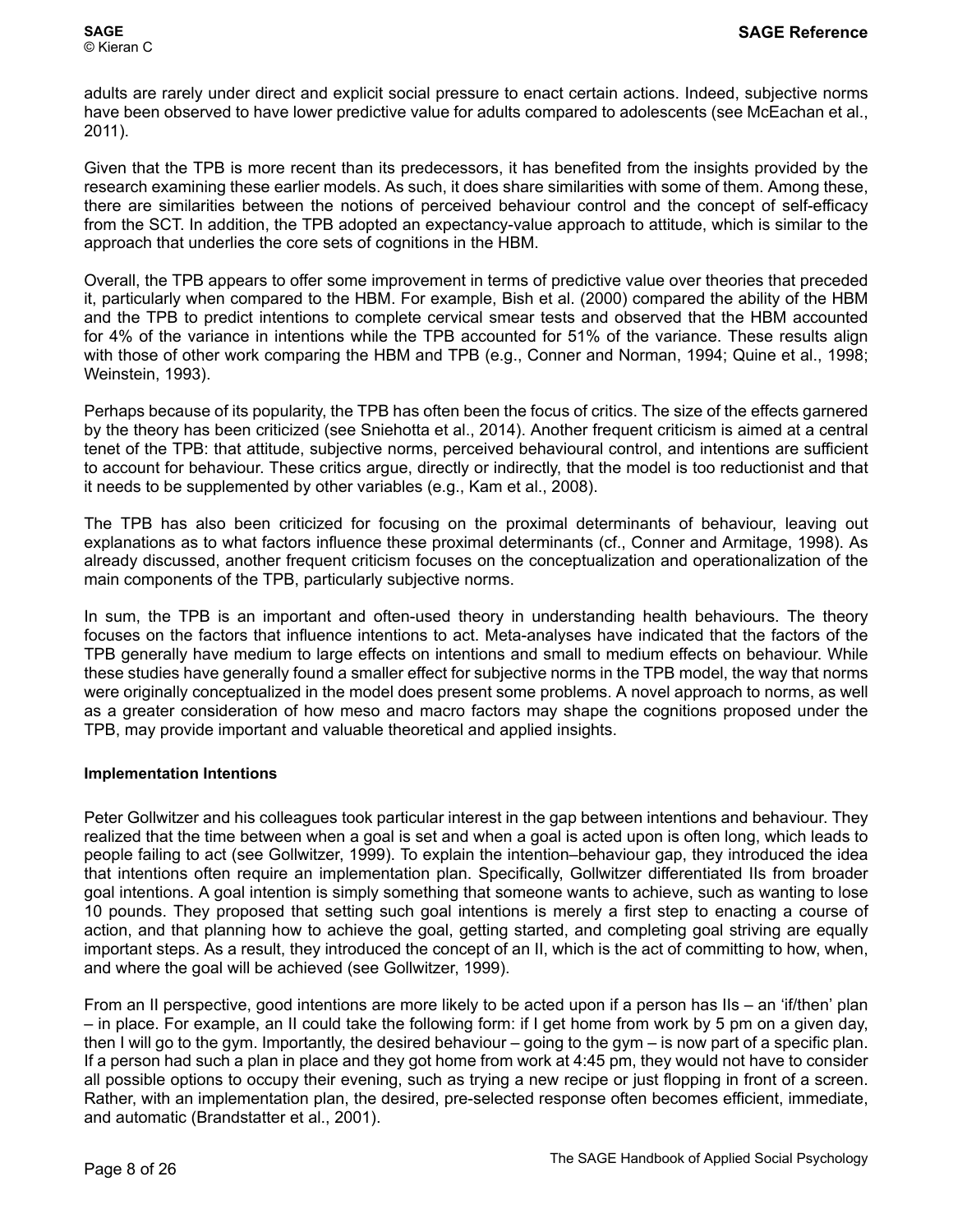Through the II process, many of the issues that impede goal completion are resolved (see Gollwitzer, 1999). For instance, procrastination is reduced because the decision to act has already been made. Distractions are also reduced, as other possible goal pursuits are no longer in competition with the previously decided-upon action. The need for willpower is reduced, as the environmental cues one selected (the 'ifs' in the intention) direct the behaviour (the 'then').

As with its predecessors, this approach was not elaborated specifically for health behaviours, although it is commonly used in that context (see Gollwitzer and Sheeran, 2006). The efficacy of IIs is supported by a sizeable body of research, which uses various types of designs and behaviours (see Sheeran et al., 2005 for a review specific to health). In their meta-analysis, Gollwitzer and Sheeran (2006) report that the overall impact of forming IIs on goal achievement in the context of health behaviours was Cohen's d of 0.59, with a 95% CI of 0.52 to 0.67, which can be characterized in the range of medium size. Interestingly, IIs appeared to have stronger effects for individuals facing mental health issues (e.g., schizophrenic patients, frontal lobe patients, and heroin addicts), with large effect sizes observed in these populations.

Two recent meta-analyses have also looked at the effects of IIs on diet (Adriaanse et al., 2011) and exercise (Bélanger-Gravel et al., 2013). For diet, IIs were found to be effective at increasing the intake of healthy foods  $(d = 0.59)$  but were less effective in decreasing the intake of unhealthy foods  $(d = 0.29;$  Adriaanse et al., 2011). The authors observed that the methodological quality of the studies meta-analysed moderated the effect size estimates. Specifically, studies that used better control groups resulted in smaller effect size estimates, while studies that used better outcome measures reported larger effect size estimates. For exercise behaviours, Bélanger-Gravel et al. (2013) report a standard mean difference of 0.31, 95% CI [0.13, 0.35], for IIs at post intervention, which they qualify as a small to medium effect.

As with the theories reviewed previously, implementation intention has obvious connections to past work, particularly to the TPB. This link has been examined by some researchers. For instance, Sheeran and Orbell (2000) randomly assigned women to a cervical cancer screening implementation condition or to a control. They observed that, although TPB variables (i.e., attitudes, subjective norms, perceived behavioural control and intentions) provided good predictors of screening attendance, IIs provided a better one. This pattern of result had been observed in other studies (e.g., breast self-examination, Orbell et al., 1997), supporting the incremental value of the II approach.

Since it does draw on elements of some of its theoretical predecessors, the theory shares some of their critiques, such as reductionism. In particular, the II approach assumes that people are willing and able to engage in a particular behaviour or behaviour change. It offers little in terms of explaining what makes someone willing and able to engage in a behaviour or behaviour change. Critiques aside, II is arguably among the simplest, most effective forms of applied social psychological interventions technique relying on cognitive approaches to influence the prevalence of health-related behaviour among large groups of people over time (e.g., Adriaanse et al., 2011; Bélanger-Gravel et al., 2013; Gollwitzer and Sheeran, 2006).

In sum, II was developed to address the gap between intentions and behaviour. The work suggests that the likelihood of goal attainment increases by committing to how, where, and when that goal will be pursued. A central aspect of the theory is that people who create if/then plans for desired behaviours reduce barriers to goal attainment. Research has suggested that IIs are generally effective for health behaviours, with effect sizes typically in the medium range. IIs require relatively low cost and resources intervention techniques. As such, they offer currently one of the most cost-effective avenues for interventions to increase the likelihood of the occurrence of health-related behaviours across large groups of individuals.

# **Social Norm Theories**

Although often underestimated by lay people and scholars alike, social norms have been increasingly recognized as a powerful source of influence on behaviour (see Cialdini, 2005). From a social cognitive perspective, norms are typically conceptualized as perceived norms, which are stored in memory and retrieved when prompted by situational cues. These norms are assumed to capture our perceptions of how people typically think, feel, or act in a given situation. From this information, we infer what is typically perceived as normal and acceptable in a given context, which forms basis for comparative judgements to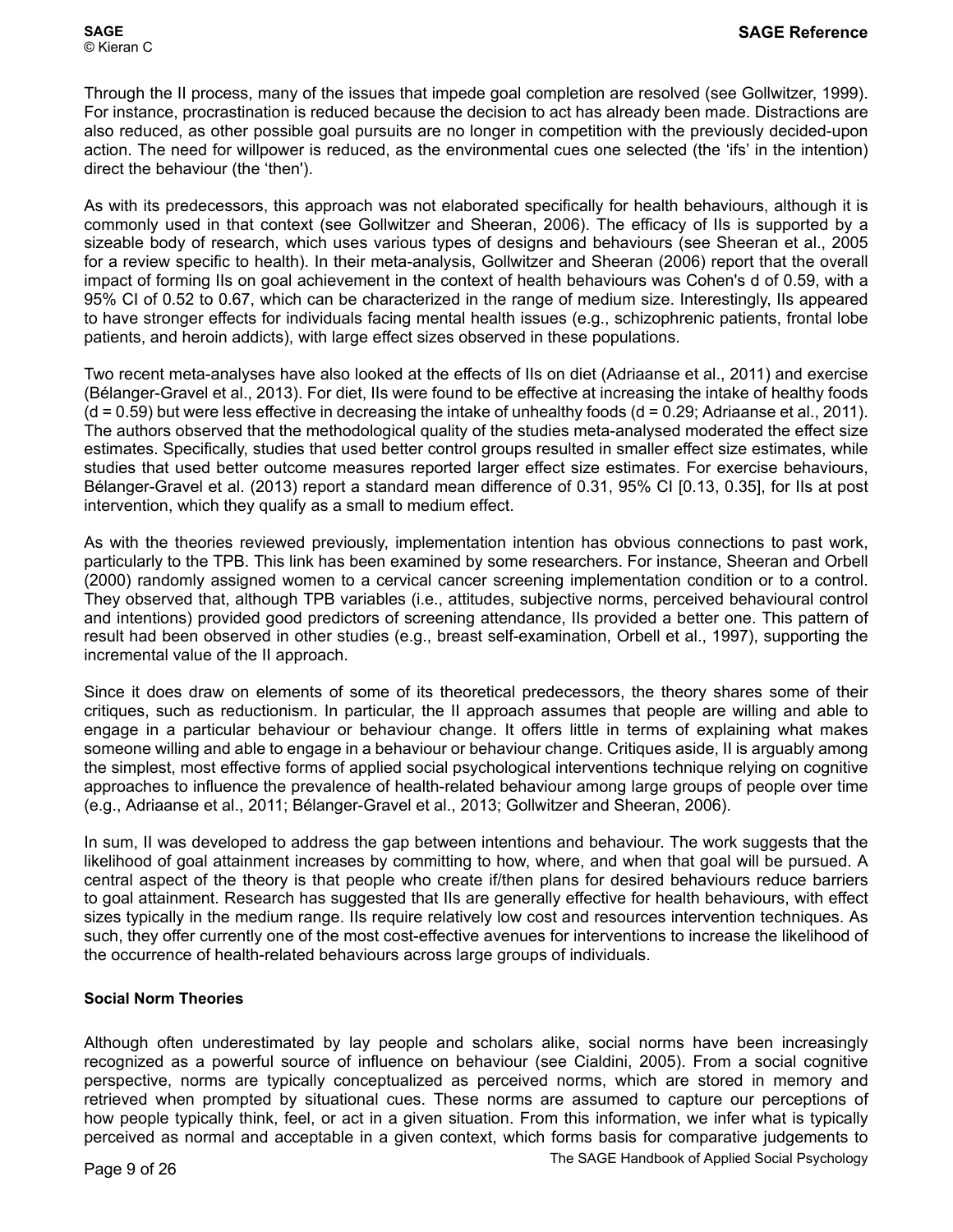guide and evaluate our own thoughts, feelings, and actions.

The direct presence of others is not a requirement of most theoretical approaches for normative influence to occur; in part because norms can become internalized. This notion is supported by numerous studies in which the influence of norms was observed regardless of the absence of observers (e.g., Aarts and Dijksterhuis, 2003; Deutsch and Gerard, 1955; Giguère et al., 2016; Postmes et al., 2001). Normative influence can also occur without the need for conscious awareness (e.g., Aarts and Dijksterhuis, 2003; Nolan et al., 2008). As such, for most approaches, the influence of social norms does not necessitate that individuals hold rational explicit cognitions for them to act in a certain way.

One challenge when reviewing the role of norms from a social cognitive perspective in the context of health is the range of conceptualizations and operationalizations of the notion of norms in the scholarly literature. A few more well-known, distinct conceptualizations of norms can be found. The TPB defines norms as subjective norms, which are assumed to represent what important others expect someone to think, feel, or do, and these norms are expected to operate mainly through external pressures. The Focus Theory of Normative Conduct distinguishes between descriptive norms, which describe what is typical or normal, and injunctive norms, which capture 'what constitutes morally approved and disapproved conduct' (Cialdini et al., 1990: 1015). The Social Identity Approach to normative influence focuses on the notion of group norms, which are defined as the accepted or implied rules of how behaviourally-relevant ingroup members should, and do, behave (see Smith and Louis, 2009; Turner, 1991); these group norms can be either descriptive or injunctive in nature.

The importance of normative influence on behaviour has been questioned, primarily due to the mixed support in research on subjective norms (cf., Armitage and Conner, 2001). As we previously discussed, subjective norms have faced conceptualization and operationalization issues. Social Identity Approaches to norms have aimed to address some of these issues (see Smith and Louis, 2009). The approach extends the notion of norms beyond external prescriptions that are dependent on the extent to which one believes a behaviour is expected and observable by important others. It proposes that, when specific group memberships form a salient basis for self-definition, individuals construct context-specific ingroup norms based on what they perceive as the prototypical ingroup beliefs, attitudes, feelings, and behaviours. From this perspective, the influence of norms occurs through a cognitive process which brings a group membership to become the salient basis for self-definition – a process called self-categorization, which is independent of social pressure (see Turner, 1991).

Multiple studies have supported the value of this approach in the context of health behaviours. In two studies, Terry and Hogg (1996) observed that group norms were positively associated with intentions to use sunscreen and that this relationship was moderated by the degree to which someone identified with the behaviourallyrelevant reference group. The influence of group norms has been supported with a host of health-related behaviours, including smoking (e.g., Schofield et al., 2003), alcohol consumption (e.g., Giguère et al., 2014; Neighbors et al., 2008), substance use (e.g., Verkooijen et al., 2007), healthy eating (e.g., Louis et al., 2007; Stok et al., 2012), flu vaccination (e.g., Falomir-Pichastor et al., 2009), and physical activity (e.g., Chatzisarantis et al., 2009).

The potential value of social norms in understanding health behaviours is further supported by research examining alternatives to the subjective norms conceptualization. Rivis and Sheeran (2003) report a metaanalysis that examined descriptive norms as an additional predictor to the factors proposed by the TPB in the context of health behaviours. Their results suggest that descriptive norms account for variance incrementally above subjective norms in predicting intentions and behaviour  $(AR2 = .05)$ .

Manning (2009) conducted a meta-analysis to examine the role of descriptive and injunctive norms on behaviour, with an emphasis on health behaviours. His results revealed that descriptive norms had a greater influence on behaviour compared to injunctive norms ( $r = 0.34$  and .28, respectively), particularly when behaviours were not socially approved, were more socially motived, and more pleasant. Overall, it appears that, in most cases, descriptive norms seem to have a greater effect in predicting behaviour compared to other conceptualizations of norms. The literature also suggests that descriptive norms tend to have greater influence on unhealthy behaviours than healthy ones (see Rivis and Sheeran, 2003).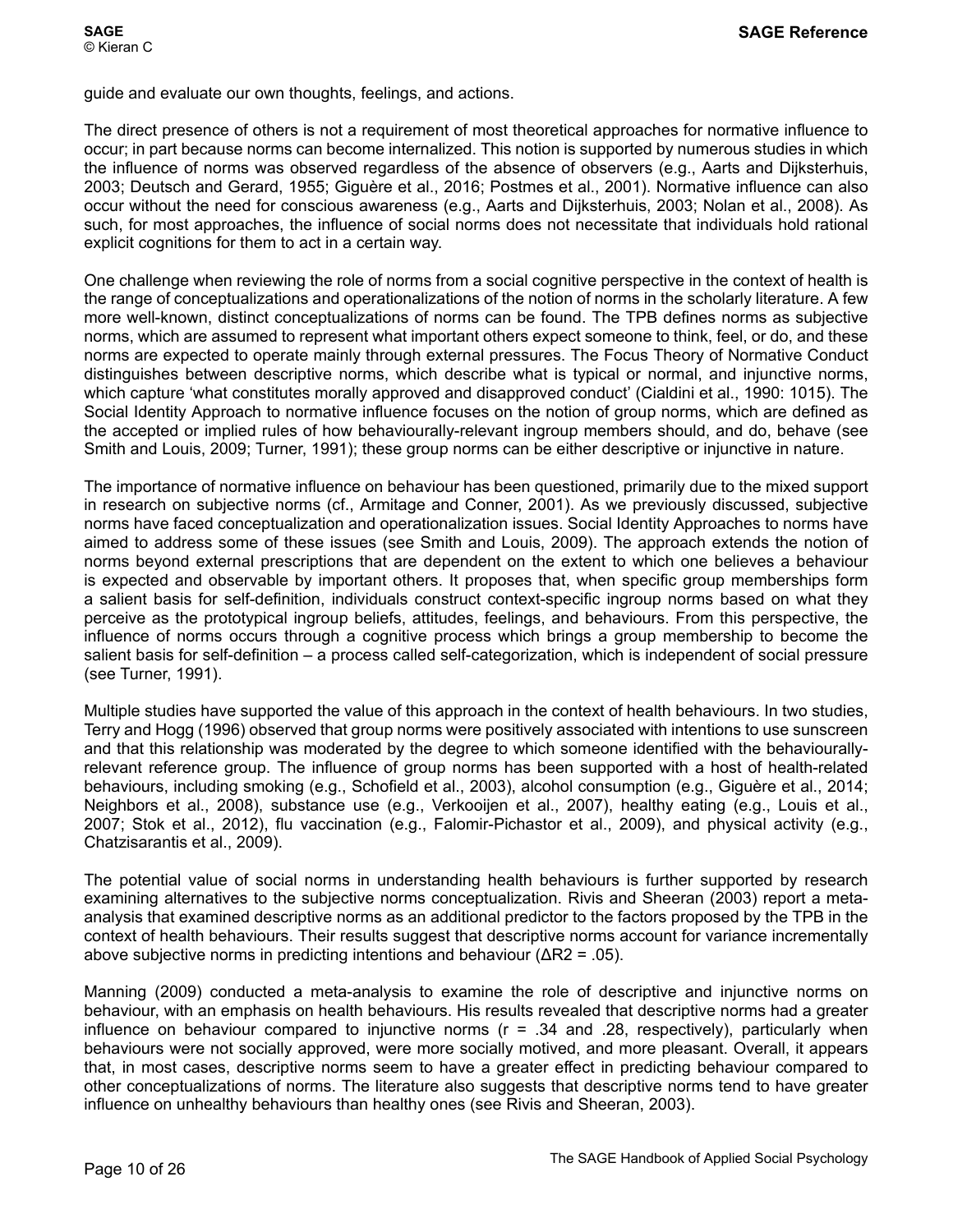Central to most theories about the influence of norms is their cognitive salience. Indeed, the Focus Theory of Normative Conduct (Cialdini et al., 1990) argues that the salience of norms is the primary determinant of the influence of norms. Situational factors influencing the salience of norms are thus important factors in understanding normative influence. As such, the use of experimental designs in which the salience of normative information is manipulated is well suited to understanding normative influence.

Providing insight in this approach, Sheeran and colleagues (2016) conducted a meta-analysis examining experimental research focusing, in part, on norms. They report that experimentally-induced changes in norms were associated with a small to medium effect of change in intentions ( $d = .49$ ) and behaviour ( $d = .36$ ). Importantly, their findings suggested that a change in norms was sufficient to change behaviour, even without changes in attitudes and self-efficacy. Interestingly, their findings also suggest that the influence of norms on behaviour was, in part, independent of their influence on intentions. This finding aligns with the idea that the influence of norms can occur directly, bypassing individuals' conscious intentions.

Some important questions about social norms with important implications for health behaviours remain understudied, particularly from a social cognitive perspective. Among these, how people identify the norm in a given situation is central to understanding the impact of norms on health behaviours. The work of Prentice and Miller (1993) is among the few that have focused on this question. Their investigation on campus alcohol consumption norms revealed that students made a systematic error in their identification of norms by overestimating the degree to which alcohol consumption was normal. They suggest that this misperception may be due to a biased display of public support for the normative behaviour and a biased encoding of the public behaviour of others. Their work, along with others (e.g., Kashima et al., 2013), suggests that people tend to apply the normative information they observe from a few salient exemplars to all members of a social category, such as defined by a group or a community. The implications of this cognitive process in the case of health behaviours are important. It is likely that, in the case of health-behaviour norms, unhealthy exemplars are more salient, and thus lead to a biased perception of norms in an unhealthy direction. Beyond identifying norms, other aspects that would benefit from further investigations with particular relevance to health include how norms change over time, how multiple norms interact to influence behaviour, and how to best use normsbased interventions to affect beliefs and behaviours.

Social norms and the social comparison process linked to them underlie much theorizing in social cognitive models. The notion of norms is part of the SCT and the TPB. There are interesting parallels between a normbased approach and II. Norms provide information about which action is desirable, along with how, when, and where the action will be achieved. Similarly, the II approach focuses on if/then plans to pre-commit to how, when, and where a goal-related action will be performed. A norm-based approach may offer one avenue to provide insight in the source of naturally occurring IIs. The possible interactions between norms and other types of cognitions also remain an understudied area with much potential. For example, Walker et al. (2011) suggest that perceiving social norms encouraging marijuana use can be associated with a lower sense of self-efficacy in avoiding using marijuana.

In sum, the multiple social cognitive theories about social norms and their influence seem to converge on a few important issues. First, social norms have a meaningful influence on behaviour, including health behaviours. Second, the influence of norms on behaviour can occur through their impact on intentions or directly on behaviour. Third, multiple different conceptualizations of norms can be found in the field. Of these conceptualizations, descriptive norms appear to have the strongest and most consistent influence on healthrelated behaviours across studies.

# **Cognitive Dissonance**

The overarching idea of cognitive dissonance is that psychological inconsistency makes people experience an uncomfortable state of arousal (Festinger and Carlsmith, 1959). People tend to maintain logical consistency both between their cognitions and between their cognitions and their behaviours. Failure to maintain such consistency leads most people to experience a state of unpleasant arousal, which can only be resolved by removing the inconsistency. Thus, this approach focuses on instances when people believe that they are acting freely but think or behave in ways they did not intend, or which they would not perceive as rational.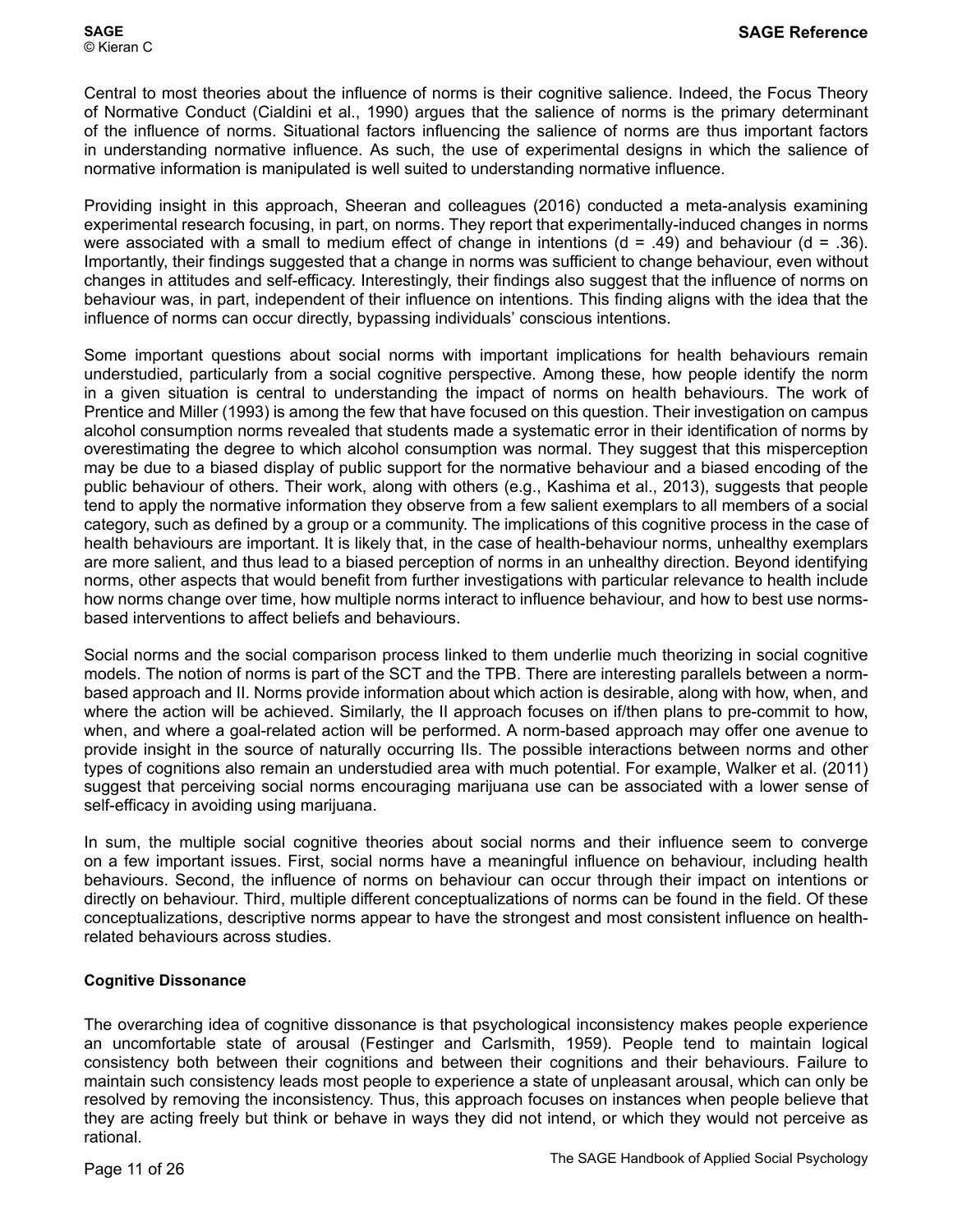To highlight the nature of cognitive dissonance and dissonance reduction, Festinger (1957) described someone who is a cigarette smoker. This person is engaged in a behaviour that they know is harmful to their health, which results in dissonance. Festinger proposed the person would engage in ongoing attempts to rid themselves of this dissonance. For instance, they could change their behaviours by quitting smoking. Alternatively, they could change their beliefs about the effects of smoking, by choosing to reject, downplay, or question the science showing that smoking is bad for their health. They could also change their other beliefs by deciding that it is better to 'live fast and die young' than it is to live a longer, less exciting life. If any of these strategies are successful, the person will have eliminated the uncomfortable dissonance that arose from the knowledge that smoking was harmful to their health.

Drawing on the idea of cognitive dissonance and on analogies with disease inoculation, William McGuire and his colleagues (e.g., Papageorgis and McGuire, 1961) surmised that people tend to defend their beliefs, including health beliefs, by avoiding exposure to inconsistent information. In doing so, they may leave themselves in a position where they are unmotivated and inexperienced in developing supporting arguments for their beliefs and in refuting counter-arguments. McGuire and his colleagues thus proposed that a process of inoculation could prepare people to address the content of specific arguments that they might encounter. The effectiveness of this method has been demonstrated through interventions with adolescents to inoculate them against smoking (e.g., Evans et al., 1978). They were exposed to a review of pro-smoking arguments that they may encounter and given time to come up with counter-arguments. The presence of these practiced counter-arguments effectively increased adolescents ability to resist peer pressure, which led to reduced smoking rates (Evans et al., 1978). Banas and Rains (2010) conducted a general meta-analysis of inoculation theory. The mean effect size of inoculation was  $d = 0.43$  when compared to participants who were not inoculated, and the 95% CI ranged from 0.39 to 0.48.

Dissonance-based field studies and interventions have been used to address condom use (e.g., Stone et al., 1994) and eating disorders (e.g., Stice et al., 2007) among other behaviours (see Freijy and Kothe, 2013, for a review). A meta-analysis of eating disorder interventions showed that the presence of dissonance-related content was associated with significantly reduced body dissatisfaction  $(z = 2.10)$ , thin ideal internalization  $(z = 1.00)$ = 2.22), dieting (z = 2.78), negative affect (z = 2.39), and eating pathology (z = 3.11) but not changes in body mass (z = −0.57; Stice et al., 2007), effect sizes which are classifiable in the small to medium range (cf., Cohen, 1992).

In sum, cognitive dissonance provides a theoretical perspective to understand why and how people continue problematic health behaviours. In general, meta-analysis shows that inoculation has a small to medium effect size. Future research should consider conflicting thoughts and beliefs around health behaviours, as their presence may help explain the general disconnect between intentions and behaviour.

# **Social Cognition and Health Behaviour Change**

As illustrated by the social cognitive theories that are commonly applied to health, this domain of research has been primarily focused on the factors predicting health-related behaviours. This 'predictive research' typically uses self-report measures of social cognitions to predict intentions and/or behaviour; often using cross-sectional or longitudinal survey designs. Many would argue, however, that the key goal of social cognitive research is not to merely explain and predict health behaviour but to foster behaviour change through interventions that induce changes in social cognitions (cf., Conner and Norman, 2005; Rutter and Quine, 2002).

The social cognitive research into behaviour change is generally based on one of three different strategies, which are not mutually exclusive. First, some research uses experimental designs to examine hypotheses, which typically have arisen from 'predictive research', about behaviour change. Second, some research examines social cognitive models that focus solely on behaviour change. Finally, some research targets intervention programmes, which typically combine multiple behaviour change techniques and which are often social cognitive in nature. These strategies all focus on examining the effect of changes in social cognitions on behaviour change. We describe each in further detail in the following three sections.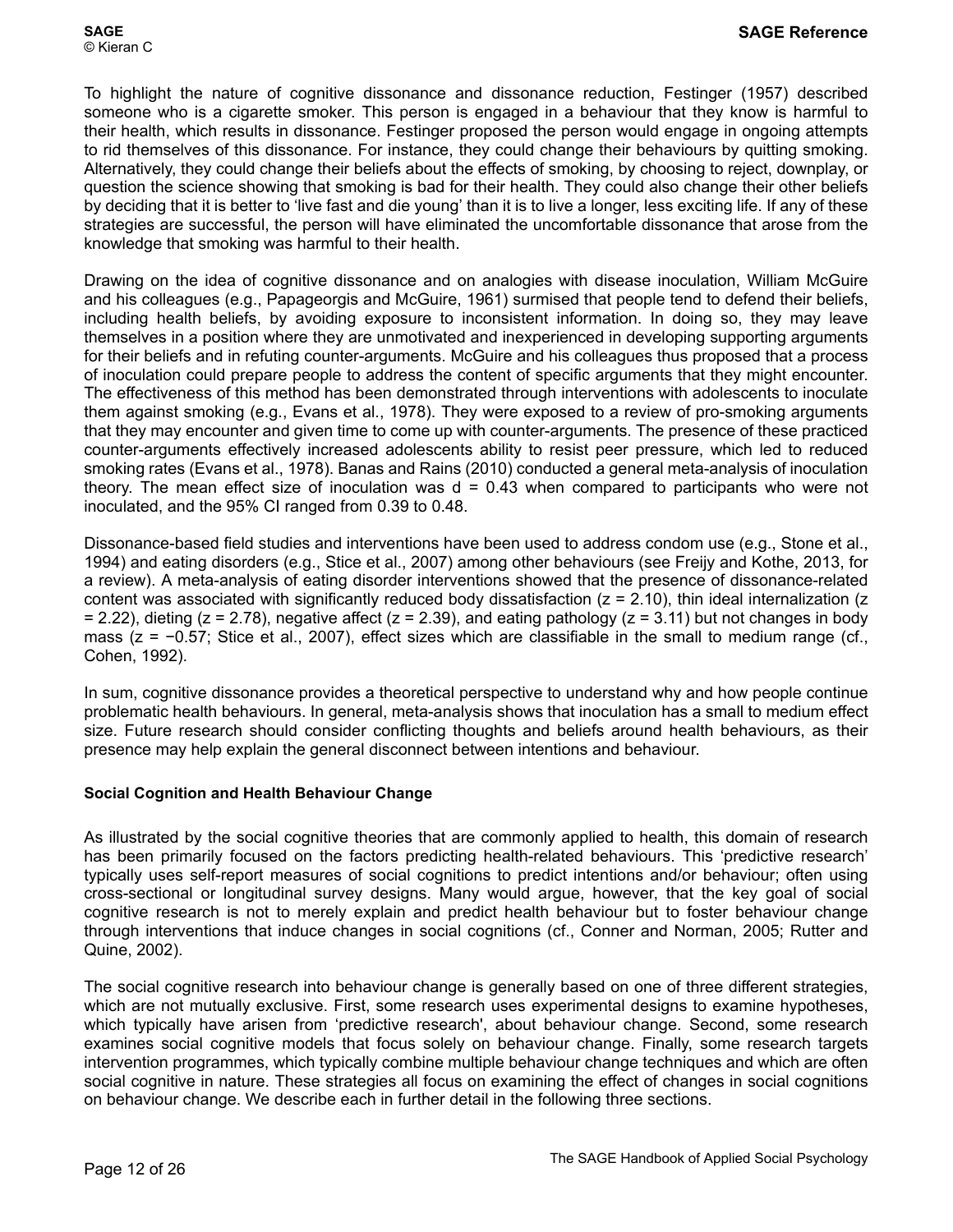# **Experimental Examination of Predictive Models**

The focus on the causal influence of social cognitions on behaviour underlies the use of experimental methods; the intent being to establish a strong argument for causality. Experimental approaches do bring complementary evidence to the primarily correlational methods used in 'predictive research'. The assumption behind much of the 'predictive research' is that experimental manipulations of, and interventions to change, social cognitions observed to predict health-related behaviours will lead to changes in behaviour similar in magnitude and direction to the effect sizes observed in predictive research. Evidence that certain social cognitive processes co-occur with a certain behaviour, however, does not necessarily mean that induced changes in these social cognitive processes will result in comparable changes in behaviour. For example, it may be that both the social cognitive process and the health-related behaviour are caused by a third variable. Although this issue can be partly addressed in longitudinal prospective studies that aim to predict future occurrences of behaviour using social cognitions, such designs do not fully address this issue, particularly as it pertains to behaviour change. Therefore, experimental research that examines whether changes in social cognitions lead to the expected changes in behaviour can offer a unique contribution to the domain.

In addition, from a behaviour change perspective, the manipulations used in these experiments are often amenable to be adapted to intervention techniques or directly inform their design. For example, work that revealed that university student drinking norm misperception was associated with student problematic drinking led to research manipulating norm perceptions in order to correct misperceptions, which ultimately lead to intervention programmes focusing on correction of norms misperceptions (see Perkins, 2002, for a more complete discussion of evolution of alcohol misuse norm-based interventions).

There is a steadily increasing body of knowledge examining some of the key predictions derived from social cognitive models. For aspects of some theories, the body of available knowledge has now been the subject of meta-analyses. For example, Webb and Sheeran (2006) conducted a meta-analysis of 47 studies that used experimental methods to examine the relationship between intentions and behaviour, focusing primarily on health-related behaviour. They reported that a medium to large change in intentions (d = 0.66) led to a small to medium change in behaviour  $(d = 0.36)$ . Their results support the notion that induced intention changes did impact behaviour; albeit less than what would have been expected based on predictive research.

In another meta-analysis of 204 studies, Sheeran and colleagues (2016) examined the effect of experimental changes in self-efficacy, norms, and attitudes on intended or actual health-related behaviour. They reported that these factors have medium-sized effects on intentions ( $d = 0.51$ , 0.49, and 0.48, respectively). They also reported that changes in norms and attitudes had a small effect on behaviour ( $d = 0.36$  and 0.38, respectively), while self-efficacy had a medium effect ( $d = 0.47$ ). Finally, they also note that, overall, the effect sizes were larger for manipulations that aimed at increasing a target behaviour instead of decreasing it. Importantly for comparisons with past meta-analyses focusing on correlational studies, they reported that effect sizes from correlational studies were generally larger than those from experimental studies.

The different results between predictive correlational and experimental research suggest that the presumption that the observations from correlational work will be essentially the same as those from experimental work is likely unfounded. Overall, it appears that effect sizes may be smaller with induced social cognitive changes. This highlights the need for care when applying the results of primarily correlational work in the context of health behaviour change, such as when attempting to estimate the possible effects of social cognitive interventions to induce change.

### **Social Cognitive Models of Behaviour Change**

From its inception, social psychology has been concerned with addressing social issues. Therefore, it is not surprising that some social cognitive models specifically focus on health change and prevention. The most common application of social psychology to health has involved attempts to change health-related attitudes. Early work by Irving Janis, Howard Leventhal, and other scholars often explored the use of fear appeals to motivate people to change such life-threatening habits as cigarette smoking (see Leventhal, 1970). For example, Janis and Feshbach (1953) examined the impact of fear appeals of various strengths on conformity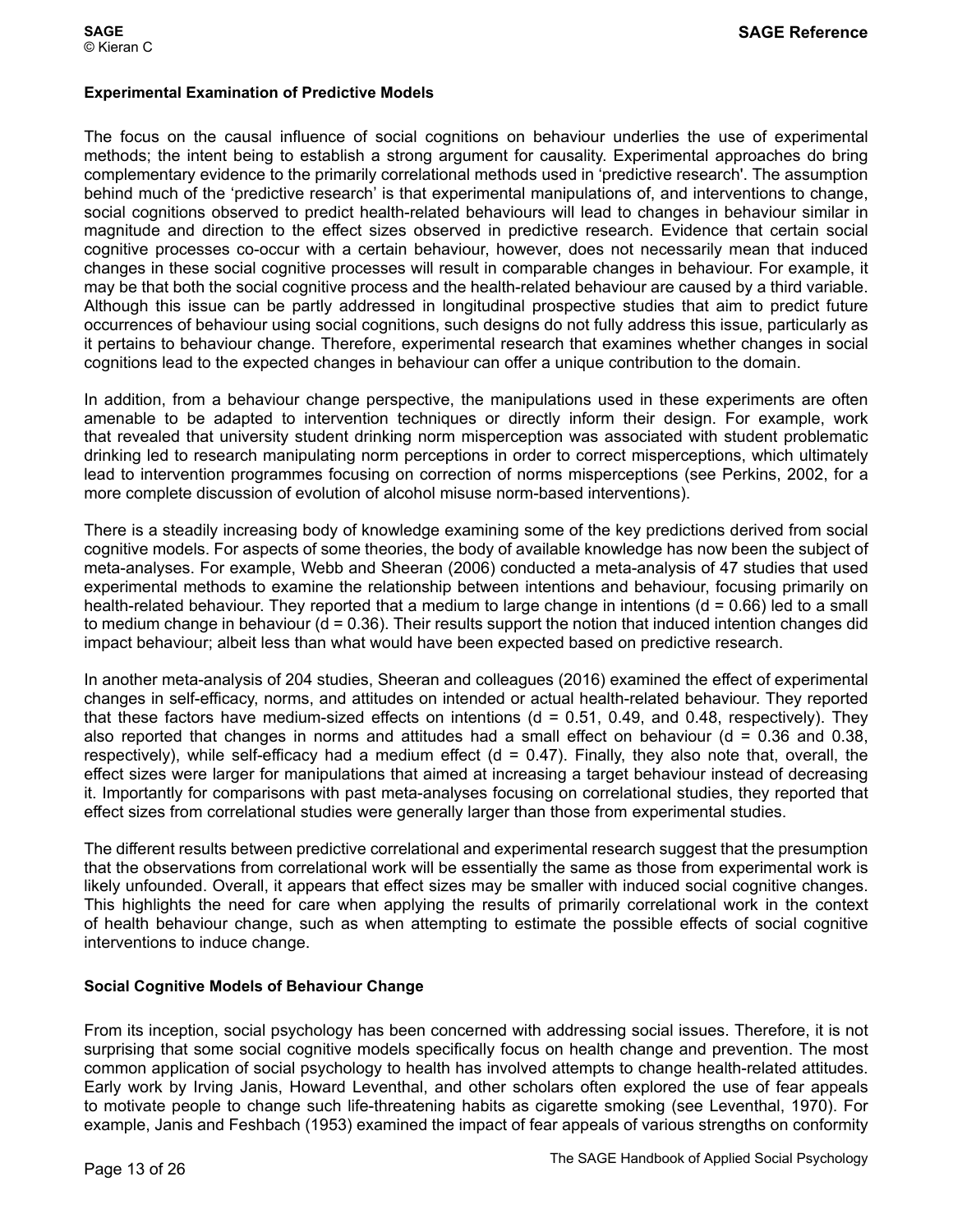to dental hygiene recommendations. The rationale for the study was that if you can alert people to health threats and raise their concern, you can motivate them to change their behaviour. Counter-intuitively, their work demonstrated that minimal fear appeals produced greater conformity than stronger fear appeals.

Protection Motivation Theory (Rogers, 1975) and its later revisions (e.g., Maddux and Rogers, 1983; Rogers, 1983) are social cognitive theories that focus on explaining the impact of such fear-appeals on attitudes and behaviour. Its impetus was to understand how induced changes in social cognition can lead to changes in behaviour – as opposed to generally explain how social cognitions influence behaviour. The theory is typically understood to propose that two categories of social cognitive processes are the primary determinant of protection motivation: threat appraisal (e.g., fear; perceived vulnerability to a health threat) and coping appraisal (e.g., perceived response efficacy; self-efficacy). Threat appraisal is proposed to increase maladaptive coping (e.g., denial; fatalism) and to motivate protective behaviours (e.g., getting screened for cancer). Coping appraisal is proposed to decrease maladaptive coping and to increase protection motivation. Protection motivation is typically operationalized in terms of behavioural intentions. Results of meta-analyses suggest that threat appraisals have effects generally characterized as small to medium on intentions (.10 < r's < .20) while coping appraisals have effects generally characterized as medium (−.34 < r's < .33; Milne et al., 2000). Their results, along with others, suggest that coping appraisals generally have larger effects than threat (see also Floyd et al., 2000). With regards to subsequent behaviour, the results of Milne et al. suggest effects best characterized as very small for threat appraisals (−.04 < r's < .12) and small to medium for coping appraisals (−.25 < r's < .22).

The usefulness of fear appeals in terms of promoting health changes remains controversial. Efforts to instil fear or feelings of threat can sometimes backfire, making people less, rather than more, receptive to healthrelated communications (see Gerrard et al., 1996). There are, however, some notable successful applications of fear-arousing approaches to motivating healthy behaviour change. For example, Fong et al. (2009) offer a compelling review of numerous studies from multiple countries that show decreased smoking rates after the introduction of graphic pictorial anti-smoking images on cigarette packs.

A meta-analysis by Witte and Allen (2000) helped further clarify the use of fear-appeals in health promotion campaigns by revealing that they tend to produce greatest behaviour change when they are used in combination with high-efficacy messages. That is, fear appeals work best when the message also promotes the individual's sense of self-efficacy to change the behaviour and their sense that the behaviour change can help them to avoid the fear-provoking outcome.

Other models of social cognitive behaviour change have also been proposed. Among these, there has been a recent emergence of research and intervention programmes to promote changes through the use of social norms (see Miller and Prentice, 2016). In the context of health, the most frequent use of this approach has been to curtail problematic alcohol consumption, primarily in college students. Three main forms of norm-based interventions have been used: personalized normative feedback interventions, groupbased approaches, and social norm marketing approaches.

First, in personalized normative feedback interventions, individuals are provided with feedback about their own behaviour and the behaviour of a relevant reference group. This approach typically highlights discrepancies between the person's actions and those of the group in a way that encourages a desired outcome (see Lewis and Neighbors, 2007, for an example). Second, group-based approaches have used small group discussions led by facilitators to provide opportunities for participants to compare their perspectives and to motivate them to engage in behaviour change. This approach can be quite effective due to the fact that participants often believe that others have endorsed a new behaviour (see Schroeder and Prentice, 1998, for an example). Third, Social Norm Marketing Approaches (SNMAs) involve the use of mass media communication to disseminate a factual message about the incidence of some desirable behaviour to a target audience (see DeJong et al., 2006, for examples).

This distinction between individualized (e.g., interaction with expert, computer generated feedback), small group with possibility of communication among members, and mass social marketing approaches as modes of delivery is one that can be applied to most behaviour change techniques derived from social cognitive research. Of these, social marketing approaches offer unique opportunities to address health issues by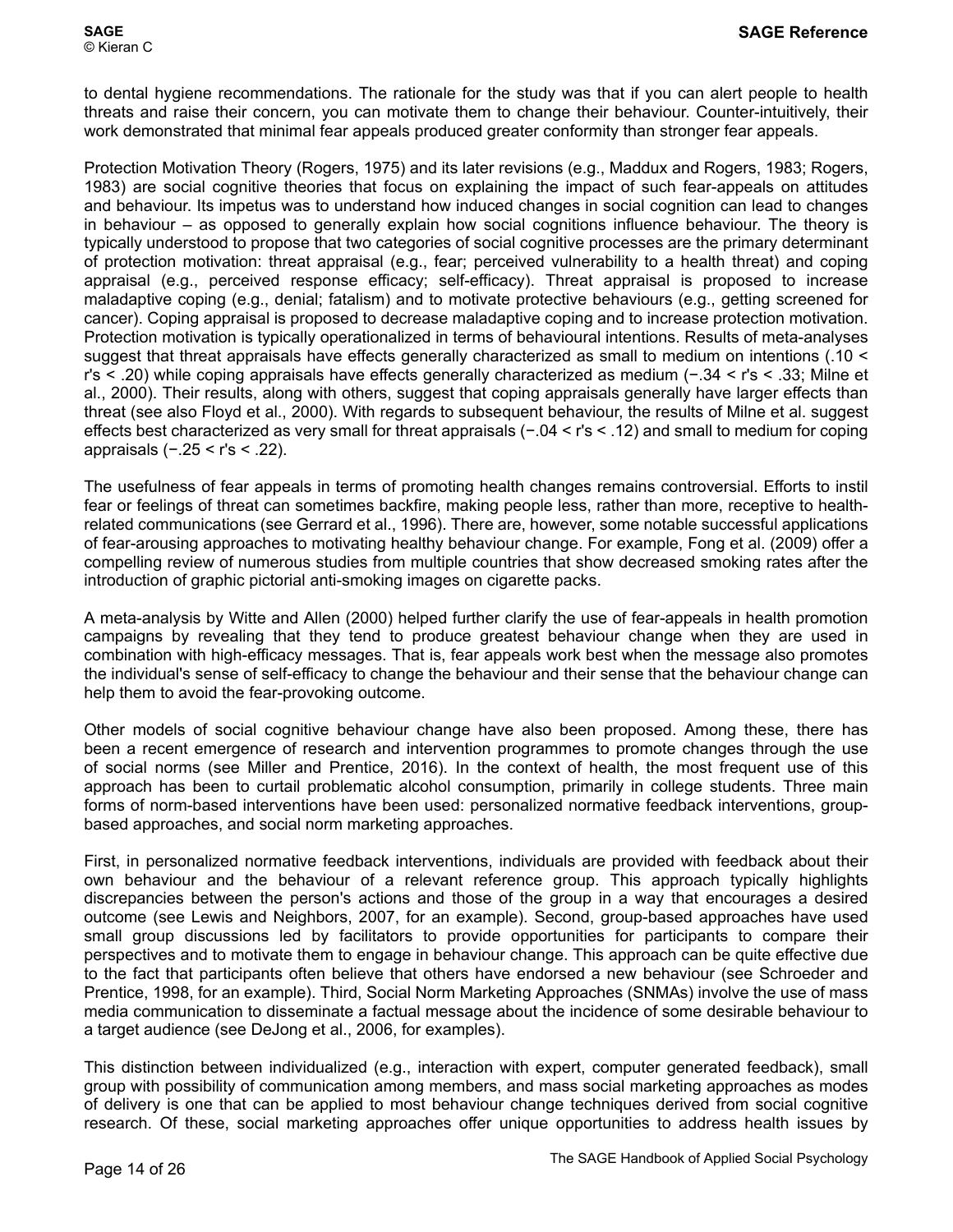reaching a large target audience in a cost-effective way (see Lee and Kotler, 2011).

In terms of the types of behavioural change techniques used, providing information (e.g., behaviour outcomes; risk awareness) is among the most common one in intervention research drawing on social cognitive approaches. This technique does align well with the central defining feature of social cognitive approaches, which is that cognition is a primary determinant of behaviour. Other techniques commonly observed in the literature include skill focused techniques (e.g., skill building) and goal-setting. Abraham and Michie (2008) conducted a systematic review and coding of published interventions and manuals and proposed a taxonomy of 26 techniques of health behaviour change – the majority of which are social cognitive in nature. Michie et al. (2011) offered a revised taxonomy of 40 techniques. These taxonomies offer unique opportunities for the field to identify which combination of techniques maximizes effectiveness and minimizes risk. We strongly recommend that applied research considers them in their work.

# **Intervention Programmes**

Intervention programmes can be broadly defined as a collection of activities typically drawing on a combination of intervention techniques to reach predefined objectives. In the context of health, programmes typically include activities aimed at health promotion or the prevention of unhealthy behaviours to impact the overall health of a group of individuals. Typically, researchers are involved in what could be best described as pilot interventions, trial interventions, or programme efficacy studies (cf., Bégin et al., 2009). These are typically time-limited activities and are smaller scale compared to actual programmes, which are typically managed by public and/or non-profit organizations.

Applied social psychologists tend to use one of three approaches to examine intervention programmes. In the first, they focus on the development of a specific intervention programme that then they implement (researcher-driven programmes). For example, the Brief Alcohol Screening and Intervention for College Study (BASICS) is based primarily on SCT and Social Norm Theory and uses these theoretical bases to address problematic alcohol consumption on campuses (Dimeff et al., 1999). Fachini et al. (2012) report a meta-analysis of randomized control studies of this standardized, manualized intervention. Their results showed a reduction in alcohol consumption (-1.50 drinks per week, 95% CI: -3.24 to -0.29) and alcoholrelated problems (mean difference: −0.87, 95% CI: −1.58 to −0.20) at 12 months follow up after the BASICS programme.

The second approach involves examining intervention programmes being implemented by stakeholders (i.e., individuals who have a vested interest in the possible programme) (stakeholder-driven programmes). Typically, this type of work is done when stakeholders want to pilot test intervention programmes to identify possible issues with implementation and/or to evaluate effectiveness before implementation on a wider scale (e.g., expanding the target audience, running the programme on a permanent basis). Finally, in some cases, applied social psychologists will engage in collaborations with stakeholders to design, implement, and evaluate either a complete intervention programme or some of its components (collaborative programmes).

Although many interventions are evaluated in part, or over a brief period of time, there are some cases in which applied social psychologists have been able to focus their work on ongoing full-scale intervention programmes. Among these, the work of Geoffrey Fong as part of the International Tobacco Control Policy Evaluation Project is one of the most noteworthy. The collaborative project focuses on how intervention techniques derived from tobacco control policies implemented by different governments influence social cognitions and the resulting behaviour change. The work also includes indicators of the public health and economic impacts (see Fong et al., 2006). This collaborative project is remarkable for many reasons. Of particular importance to the present topic is the focus on the causal chain that impacts intervention programmes: starting with policy, which promotes intervention techniques, which impact social cognitions, which then impact behaviours (see Fong et al., 2006). This project suggests that policy-level changes can indeed impact social cognitions and behaviour. It provides an excellent example for applied social psychologists to follow.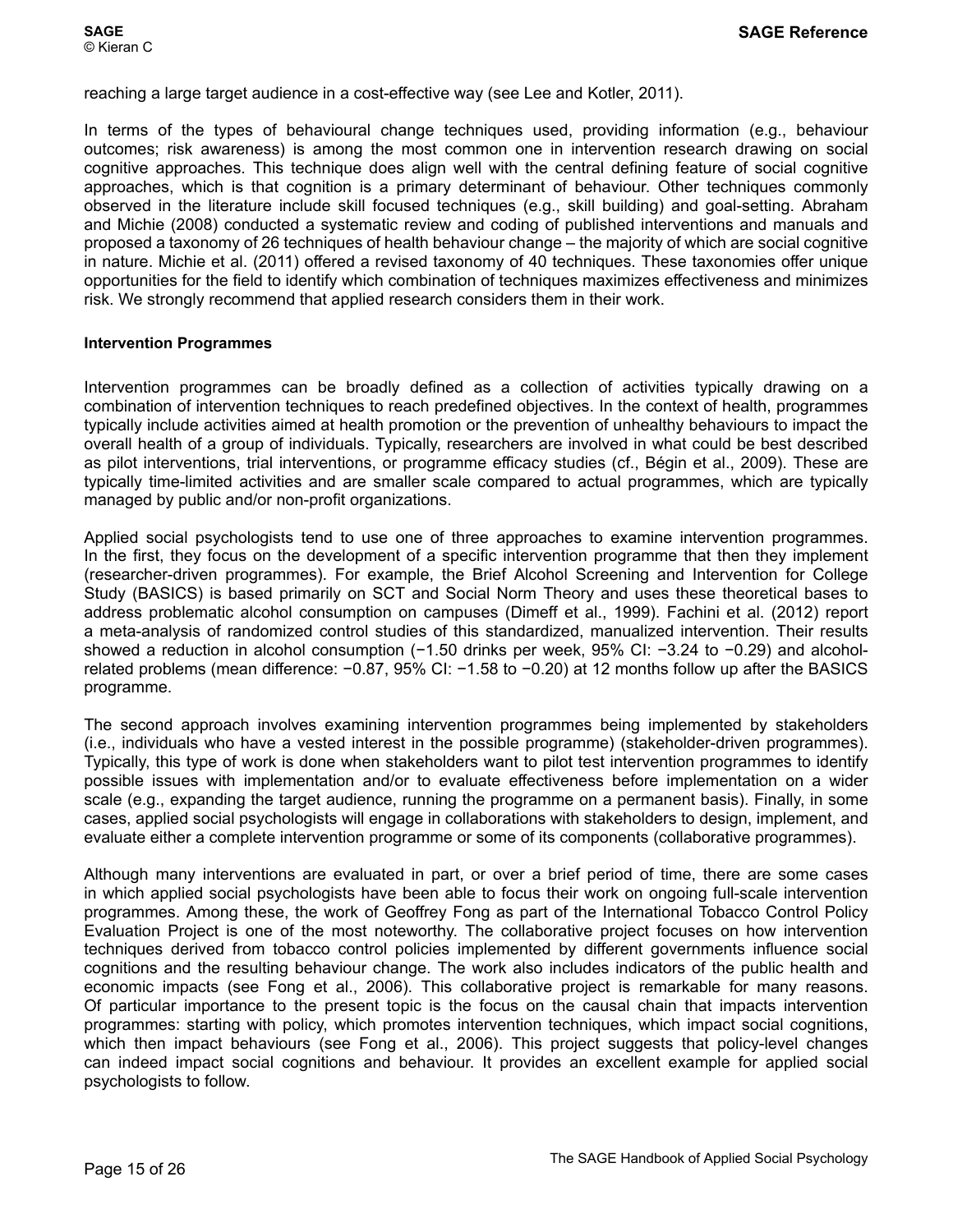# **Challenges and Future Directions**

The main focus of social cognitive theories when applied in a health context can be defined as to seek out the most parsimonious set of processes that will account for the most meaningful amount of statistical variance in the physical, psychological, and/or social health of large groups of people. The typical ultimate goal is to use the knowledge generated through this theory-informed research to design interventions aimed at changing behaviour to improve the overall physical, psychological, and/or social health of large groups of individuals.

A few of the relevant social cognitive processes are featured in several theories and have therefore received more focus in the applied research literature. Among these processes, the notions of behavioural intentions and self-efficacy are two that clearly stem from social cognitive applied research in the area of health (cf., Conner and Norman, 2005).

The notion of behavioural intentions as a proximal determinant of health behaviour is common to the TPB and the II approaches, as well as more recent applications of the HBM and SCT. As we have reviewed herein, the evidence seems clear: Setting intentions to engage in a course of health-related actions increases the likelihood that these actions will be carried out. The effect sizes that have been observed tend to be typically characterized as small to medium, according to prevailing rules of thumb (cf., Cohen, 1992). Interestingly, the impact of intention setting on behaviour is enhanced when combined with an implementation plan. As such, among social cognitive approaches, II offers one of the most resource effective modes of intervention to induce behaviour change, when appropriate to utilize given the context.

The concept of self-efficacy is central to SCT, it is part of recent work on the HBM, it is also part of the TPB, in terms of the notion of perceived behavioural control, and it is part of the rationale for IIs. As we have reviewed herein, the evidence also seems clear: An increased sense of self-efficacy is associated with increases in the likelihood that people will engage in healthy behaviours. As with intentions, the effect sizes tend to be typically characterized as small to medium according to prevailing rules of thumb (cf., Cohen, 1992).

Social cognitive approaches have shown promise in contributing to health-related behaviour change among groups of individuals. Indeed, this area of research and practice has tremendous potential to significantly impact societies. Projects like the International Tobacco Collaboration, which document the impact of policies on social cognitions, behaviour, and health (see Fong et al., 2006) offer astonishing examples of this potential.

There are, however, multiple challenges ahead. Although some clear patterns are emerging out of the research into social cognitive models applied to health, there remains much work to be done in consolidating the knowledge about current models. The research on behaviour change and intervention programmes remains limited, and research that allows the inference of causality is particularly lacking. Such work is fundamental to bridging our understanding of the social cognitive determinants of health with interventions that address health issues. Finally, the research thus far has generally focused on social cognitive models that assume individuals act as rational beings who are primarily focused on being 'healthy' as defined by current prevailing consensus in medicine. Theoretical alternatives to these assumptions should be proposed and investigated.

### **Consolidating Knowledge of Current Models**

The focus of current approaches is to build cumulative knowledge to understand some of the causes of health-related behaviours. This approach lends itself to the use of meta-analytical techniques, which aligns with current statistical recommendations (see Cumming, 2014; Ioannidis, 2005). Indeed, there are multiple important meta-analyses that help synthesize the knowledge derived from social cognitive research (e.g., Armitage and Conner, 2001; Sheeran et al., 2014; Sheeran, et al., 2016; Webb and Sheeran, 2006). These meta-analyses tend to rely on the 'small', 'medium', and 'large' effect size categories that Cohen hesitatingly introduced in 1988. Although they facilitate interpretation of results, as evidenced by our use of these categories in this chapter, such a 't-shirt size' approach to interpreting effect sizes has disadvantages, such as implying that factors with smaller effect sizes are trivial in understanding health behaviour (cf., Marks, 1996).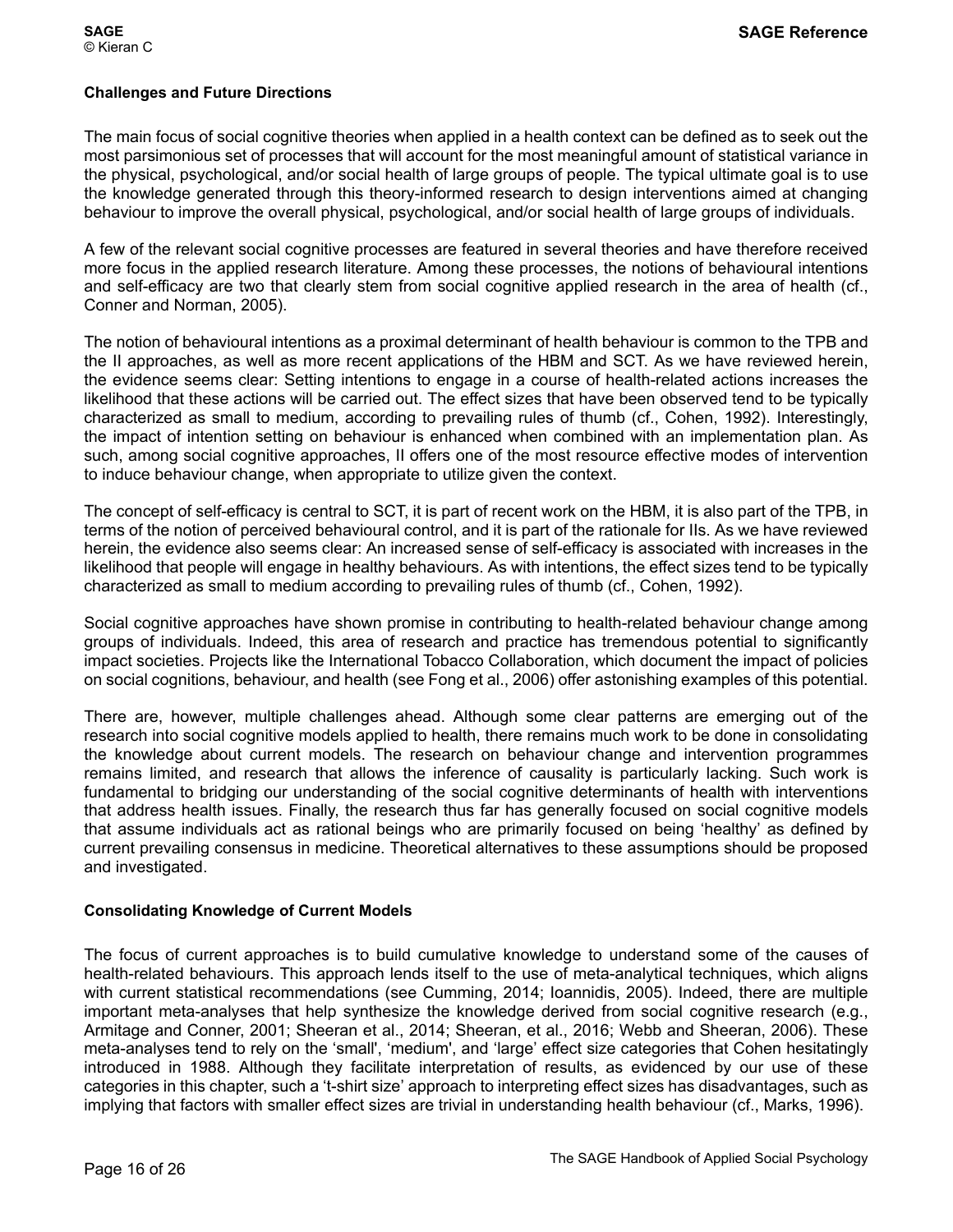As this domain of research moves forward, a more nuanced interpretation of effect sizes may be beneficial, as sometimes even small effect sizes can be meaningful (see Cohen, 1988; Thompson, 2006). It should be recognized at the outset that, given that health behaviours are the result of biological, psychological, and social factors, as well as their interactions, the notion that any one approach could account for the majority variance in a health behaviour is likely not a realistic expectation. Thus, while constantly searching for more predictive value, we should be modest in our expectations of how much variance a factor or theory can account for.

It may also be useful to distinguish the type of outcome being examined. Three broad types of outcomes can often be observed in this area: social cognitive outcomes, behavioural outcomes, and impacts on health. Cognitive outcomes are typically the cognitions assumed to underlie the motivation for a behaviour, such as attitudes and intentions. Behavioural outcomes are typically the individual-level proximal actions that affect health. The impact on health is typically defined in terms of morbidity and/or mortality, and is assumed to be affected by the re-occurrence of health behaviours over time. Given that the ultimate goal is to impact the overall health of groups of individuals, understanding health impact should be viewed as of greater value than understanding behaviour, and understanding behaviour should be viewed as of greater value than understanding cognition. Thus, a small percentage of variance explained in health impact may be more meaningful than a small percentage of variance explained in cognition.

Another issue in terms of consolidating our understanding of current prevailing models is that the research examining these models has tended to focus on some aspects of theories, and not others. Indeed, few of the studies examining social cognitive models rigorously apply the theories they draw from (see Painter et al., 2008). The trend in the literature seems to be to study the components that lend themselves to selfreport measures and generally to omit those that require more involved research designs. For example, in SCT, expected outcomes and self-efficacy have received much more empirical research attention compared to reciprocal determinism and collective efficacy. As such, researchers may make greater contributions to the field by a careful and complete examination of the current prevailing models than by suggesting new models. To fully examine the current models in terms of their ability to predict health-related behaviours, researchers may need to learn different methodological approaches, use multi-method approaches, and engage in interdisciplinary collaborations.

# **From Predicting to Intervention**

One of the most important challenges in this area of work, if not the most important challenge, will be to increase the focus on interventions. Although there seems to be wide interest in applying social cognitive models of health to behaviour change interventions, there is still limited research that informs these models. For example, of the 18,000 records examined by Sheeran and colleagues (2016), only 204 tested the effects of changes of attitude, norms, and/or efficacy on intentions or behaviour. A focus on interventions will further consolidate the knowledge derived from current prevailing social cognitive models and contribute to the fulfillment of the goal of addressing health issues that affect large groups of individuals.

There are many important challenges to conducting intervention research. These studies are typically quite demanding. The design, conduct, and reporting of intervention studies often require more time, effort, and resources than other types of research, particularly if they involve a collaboration between researchers and non-academic stakeholders. Some challenges are particularly notable for social cognitive intervention studies conducted in the context of health.

One such specific challenge, which is rarely discussed, involves the possible risks to participants of intervention studies and the increased demands these risks place on researchers. The prevailing logic behind pursuing intervention programmes often seems to be that doing anything is better than doing nothing. The assumption is that trying out an intervention comes at no additional risk. Unfortunately, this is not always the case. There have been documented adverse effects of intervention programmes, which are often referred to as 'boomerang effects'. For example, Wechsler et al. (2003) observed that some social norm marketing intervention campaigns aimed at reducing alcohol consumption among college students ended up increasing alcohol consumption. In another example, Mann et al. (1997) used group discussion to reduce the prevalence of eating disorders among female students. Unfortunately, the programme led participants to perceive that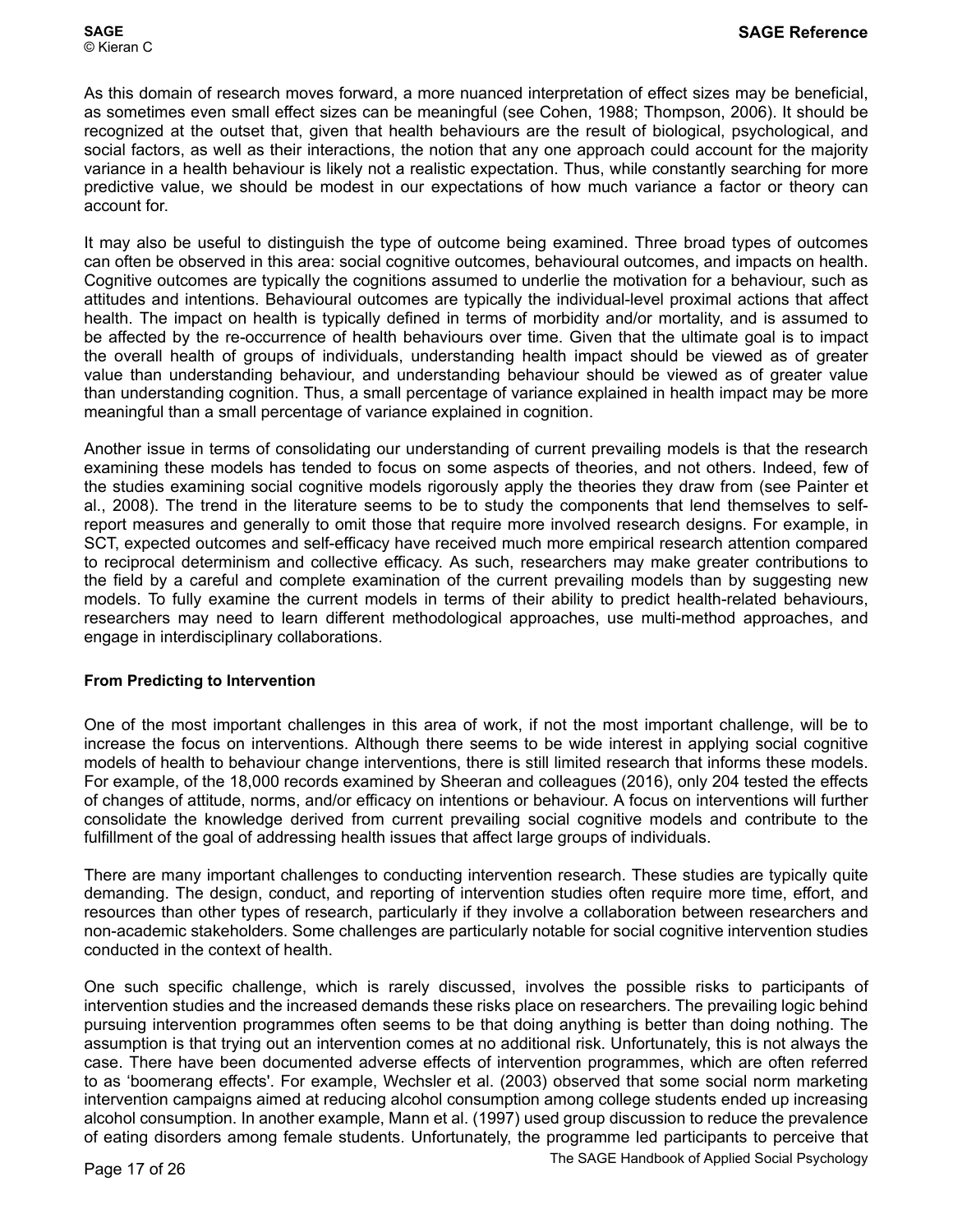eating disorders were more common than they did prior to the intervention.

The consideration of possible adverse effects is crucial to intervention research, particularly when the interventions focus on health outcomes. Researchers must design intervention studies that minimize, monitor, and contain potential adverse effects. A notable example of such a containment strategy comes from the sustainability literature. Schultz et al. (2007) conducted a field study examining a norm-based intervention to reduce energy consumption. Anticipating that a normative message might have a boomerang effect on people who were already low energy consumers, the researchers included an additional norm-based feedback to prevent such a result (see Truelove, Schultz and Gillis, Chapter 24).

Another specific challenge arises from the assessment of intervening variables. Examining expected intervening variables is crucial to the contribution of social cognitive intervention research. For example, if researchers test an intervention designed to change perceived norms about drinking on a college campus in order to decrease alcohol consumption, they cannot only measure changes in alcohol consumption. They must also determine if the intervention influenced perceived norms if they want to establish a causal chain (see Spencer et al., 2005). Collection of this information often requires the participation of the stakeholders or their staff, who may not be aware of the importance of this information or have resources and time to gather it, and thus may not systematically collect it.

Finally, the potential contributions of intervention research to our knowledge depend largely on the willingness and capacity of researchers to share the details and results of their interventions with transparency; the dissemination of findings is crucial, whether results support the effectiveness of the attempted intervention or not. To this end, adhering to open science principles (Nosek et al., 2015), using standard measures of behaviour change whenever possible (e.g., Semaan et al., 2002), and adhering to the suggestions of Davidson et al. (2003) may prove invaluable. Specifically, Davidson et al. (2003) recommend that researchers report (a) the content or elements of the intervention, (b) the characteristics of those delivering the intervention, (c) the characteristics of the participants, (d) the setting, (e) the mode of delivery, (f) the intensity, (g) the duration, and (h) adherence to delivery protocols. Adhering to these suggestions is an important challenge for researchers, since many scholarly outlets are not suitable to follow the above suggestions. This failure of scholarly outlets often leads researchers and practitioners, who may not have access to these scholarly outlets, to publish their work in the 'grey literature' (i.e., material and research produced and distributed outside the traditional commercial/academic channels).

In considering knowledge mobilization, researchers should be mindful that stakeholders may want to limit sharing details and data. As such, researchers should ensure to negotiate a knowledge mobilization plan with their stakeholder partners at the outset of their collaboration. As part of this process, researchers should strive for openness and transparency to maximize the potential benefits of the intervention study to our knowledge base. Researchers and practitioners could also contribute to the field by using open access platforms (e.g., the Open Science Framework) to share their grey literature publications.

The extra demands of intervention research have important repercussions for researchers, such as a lower scholarly publication rate. Researchers must rise up to these challenges. Intervention research is central to our ability to clearly demonstrate the value of our scholarship to society. Without such research, advocating for our fields will become challenging, if not impossible (see Cialdini, 2009). Beyond the egoistical costs to our own fields, the failure to engage in the increasing demand for social cognitive interventions for health-related behaviours may leave stakeholders without any expert support. This lack of expertise may create a situation where waves of poorly planned interventions are conducted, resulting in either indications of poor intervention effectiveness or in a failure to assess any effectiveness at all. These failed interventions will have real costs to real people. Moreover, they may create a body of findings suggesting social cognitive approaches to health are of little value.

For researchers to successfully rise up to the challenges of intervention research, they will need the support of their peers and their fields. Undoubtedly, a shift to increased intervention work will require many researchers, stakeholders, institutions, journal editors, journal publishers, grant reviewers, and multiple others to change their default way of thinking when it comes to research. Central to this shift will be a move from an overemphasis on discovery to a recognition of the fundamental role of integration and application in the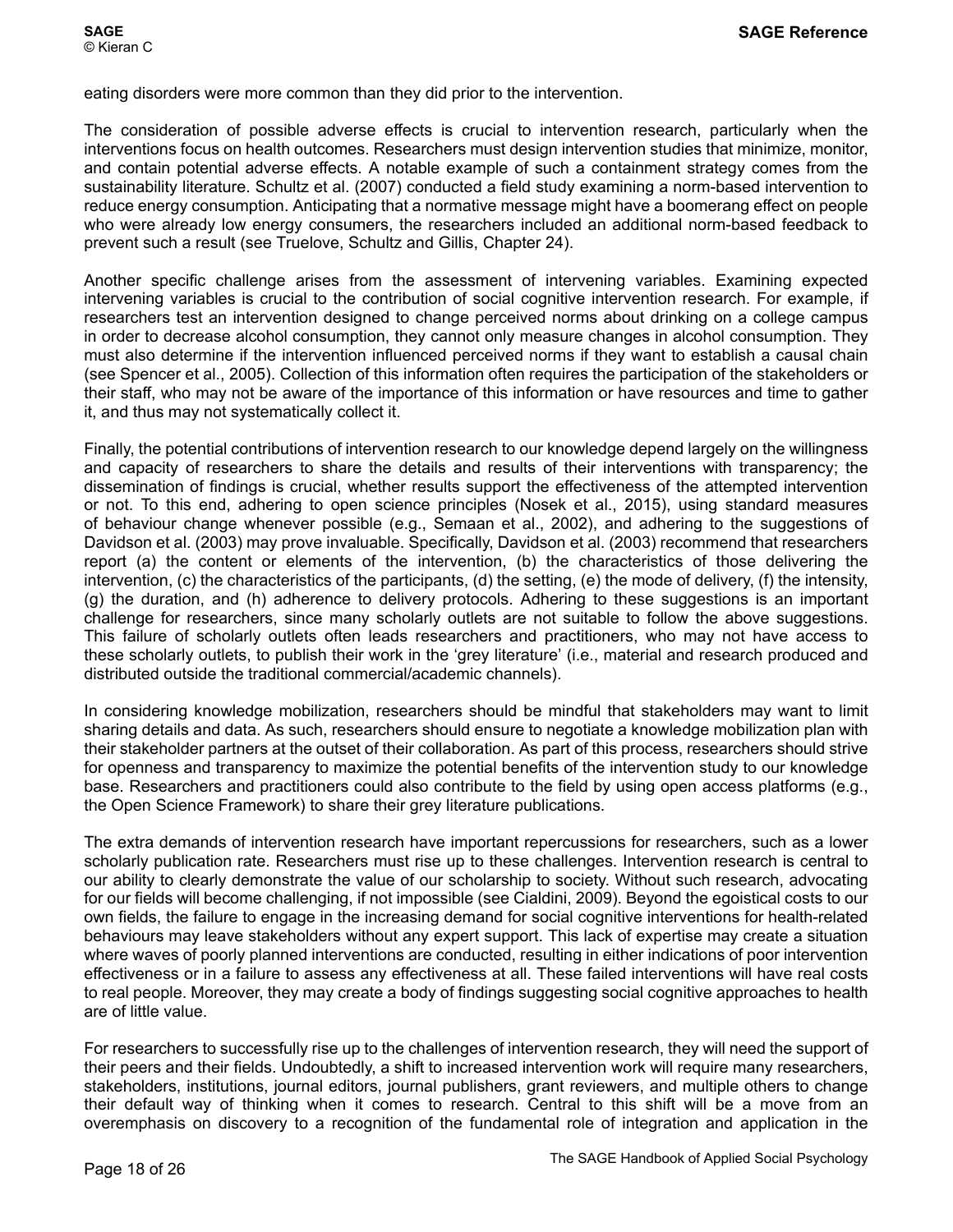development of knowledge (see Boyer, 1990).

This shift will also require a change in training for some applied social psychology graduate programmes in order to prepare their graduates to engage in intervention research. For example, graduate students should all be required to complete programme evaluation courses and to gain experience working with non-academic stakeholders through practicums or work placements. Through such steps, applied social psychology can increase its ability to affect positive change in the world.

# **Future Directions**

Theory is central to the discipline of applied social psychology and to the development of effective interventions (e.g., Michie and Prestwich, 2010). Theories are essential to identifying the causes of behaviours and thus to understand behavioural change. For the most part, the social cognitive theories that have been applied in a health context assume that people are both rational thinkers, who systematically consider information, and motivated to be healthy, as defined by current prevailing medical models (cf., Conner and Norman, 2005).

This assumption is somewhat surprising. The field of social psychology is composed of research that documents numerous instances where normal individuals act in ways that otherwise they would not have, and which often appear irrational or abnormal (see Krueger and Funder, 2004). Social psychology typically explains people's otherwise seemingly irrational or abnormal actions using some type of biased social cognitive processes. This perspective on social cognition, and how it is used to understand human behaviour, seems at odds with the notion of social cognition as it is often applied in the context of health.

There are some notable exceptions in the literature that illustrate the potential value of drawing more broadly on social psychological research into social cognition. For example, the work of Stone and colleagues (1994) suggests that inducing hypocrisy in adolescents by making them aware of the difference between their stated condom use beliefs and their actual behaviour could increase their subsequent condom purchases. Given that failures to act in an intended way or in the best interest of one's health seem to be at the root of many of the health issues, researchers may find some insights by examining social cognition more broadly.

A central assumption to many social cognitive theories is that macro and meso level factors will impact individuals at the micro level. For example, this multi-level assumption is well illustrated by the notion of reciprocal determinism that is found in Bandura's Social Cognitive Theory. Unfortunately, the multi-level hypotheses of these theories have not been the subject of much research in the context of health. This is surprising, given that the role of the social environment in health behaviour and health promotion interventions is well-established (see Stokols, 1992; Taylor and Sirois, 2014). Examinations of the interaction between sociostructural factors and individual-level social cognitions may help address some of the theoretical questions related to prevailing social cognitive health models. For example, it may help to explain the factors that influence the naturally occurring formation of attitudes and intentions. A multi-level approach may also help to understand the role of sociodemographic factors that affect health, such as socioeconomic status, gender, and race-ethnicity. This approach may also broaden the scope of social cognitive research, which typically focuses on self and other perceptions, by focusing on perceptions of systems, such as the health care system. However, investigating these avenues will most likely require the use of different research methodologies than are commonly used, including the use of qualitative research and interdisciplinary collaborations. It may also require that researchers and practitioners draw on social psychology theories that are not traditionally used in the context of health.

Social Identity Approaches, a term used to encompass Social Identity Theory (Tajfel and Turner, 1979) and Self-Categorization Theory (Turner et al., 1987), may be particularly well-suited to connect social cognitions and social structures in the context of health. In fact, Social Identity Theory emerged, in part, as a response to a concern that social psychology was becoming overly focused on micro level phenomena (see Taylor and Brown, 1979). This theory aims to bridge the gap between micro and macro levels, postulating that people act not only as individuals but also as group members with shared perceptions, goals, and identity. The theory has been used in the context of health-related behaviours (see Haslam et al., 2009) and offers many interesting avenues. For example, it is well suited to examining the impact of large-scale social changes on health, as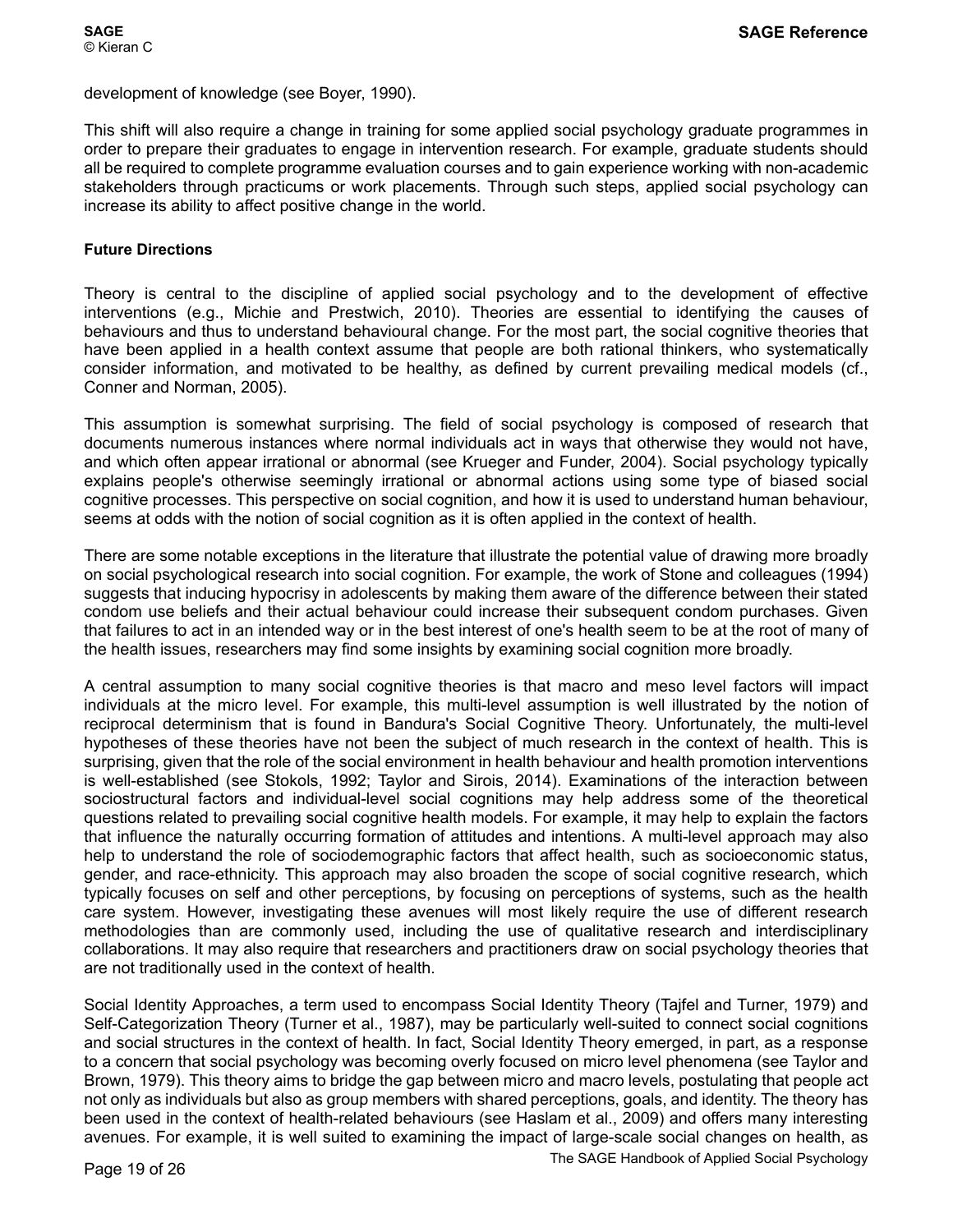well as to understanding the origins of social movements in response to reforms that would decrease access to health care.

The concept of self-identity is also a central notion of much of social psychological research. Although also not a theory per se, there is an extensive body of social cognitive research focusing on the self and identity, which is typically defined in terms of knowledge about who we are and our ability to be an active agent affecting our environment. There have been some critiques which hold that the concept of the self is of little value in the context of predicting behaviour (e.g., Conner and Armitage, 1998), but the notion of the self has been placed at the centre of social cognitive approaches to health behaviour (see Conner and Norman, 2005). In particular, the concept of self-regulation has been proposed as integral to understanding the role of social cognition on health behaviours (e.g., Sirois, 2004; see Conner and Norman, 2005).

Increasingly, self and identity regulation are being recognized as having important implications for health behaviours, insomuch as the processes involved can shape the motivational significance of the beliefs that underlie people's decisions to manage their health (Shepperd et al., 2011). Future work that focuses on the role of self/identity-regulation strategies in health would expand our understanding of when factors such as social norms may help or hinder health behaviour change. For example, individuals may engage in unhealthy behaviours, such as drinking and smoking, because they are linked to a desired identity (Shepperd et al., 2011), in which case the norms associated with this identity will be more salient than those that suggest such behaviours are undesirable.

One of the key challenges for social cognitive approaches applied to health is the limited generalizability of the findings due to the nature of the participants used in most studies. For the most part, social cognitive models applied to health have been studied using WEIRD participants: those who are in Western, Educated, Industrialized, Rich and Democratic contexts (Henrich et al., 2010). It is now clear that these participants are unique in many ways, including social cognitive processes, and as such, do not provide a strong basis for generalizations (see Henrich et al., 2010). Unfortunately, most researchers examining social cognitive models of health behaviour implicitly, or explicitly, assume that their findings with WEIRD participants are universal. As with intervention research, engaging in research with non-WEIRD populations has greater costs for the researcher and limited institutionalized advantages (see Henrich et al., 2010). That said, at the very least, researchers and practitioners should recognize any limitations in their work related to a restricted cultural context. As with intervention research, investment in conducting cultural, cross-cultural, and international research is central to the ability of this domain to address health issues on a large scale.

# **Conclusion**

Overall, social cognitive approaches applied to health issues affecting groups of individuals are of tremendous value because of the prevailing desire to understand causes of behaviour and its changes. For example, this work allows us to understand which particular elements impact the effectiveness of an intervention, which in turn, allows us to answer a very common question asked by stakeholders: 'What do I need to include in my intervention for it to work?' The value of this approach has been demonstrated through successful intervention programmes, such as the Tobacco Control Policy Evaluation Project (Fong et al., 2006).

The approach is not without critiques. For example, the focus on parsimonious causes that helps inform effective intervention programmes often comes at the costs of reductionism. Although the approach has shown its value, there remain multiple challenges. For instance, there is a pressing need for more research focusing on behaviour change and intervention programmes. There are also many other possible avenues for social cognitive approaches to contribute to health issues. The connection between macro, meso and micro levels of explanation that underlies many social cognition approaches seems under-represented in empirical social cognitive health research.

In the end, it is worth the effort required to rise up to these challenges, in order to better understand and address the collective causes of health issues shared among large groups of people.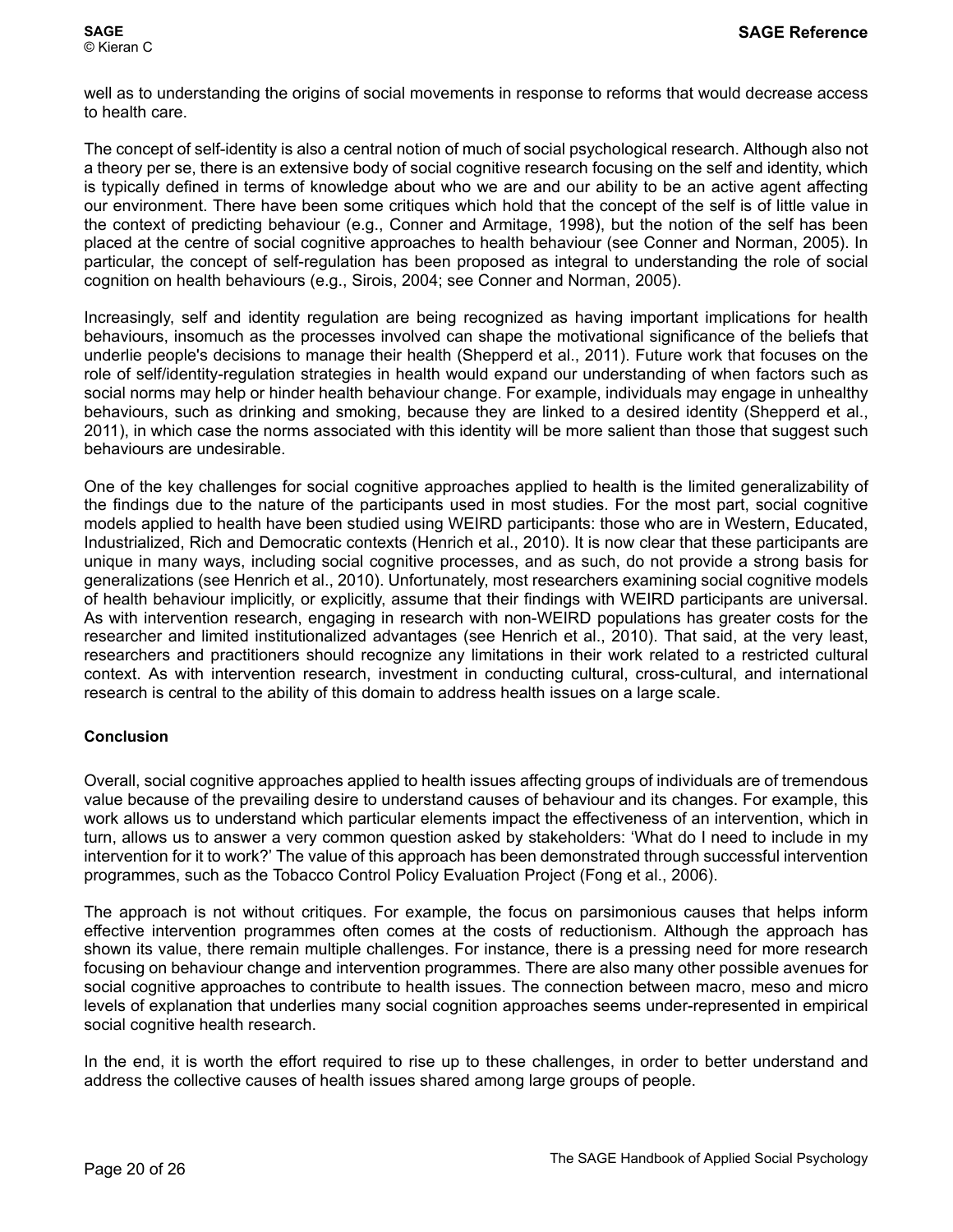# **References**

Aarts, H., & Dijksterhuis, A. (2003). The silence of the library: Environment, situational norm, and social behaviour. Journal of Personality and Social Psychology, 84, 18–28.

Abraham, C., & Michie, S. (2008). A taxonomy of behavior change techniques used in interventions. Health Psychology, 27, 379–387.

Abraham, C., & Sheeran, P. (2005). The Health Belief Model. In M. Conner and P. Norman (Eds.) Predicting health behaviour: Research and practice with social cognition models (pp. 28–80). Berkshire: Open University Press.

Adriaanse, M. A., Vinkers, C. D. W., De Ridder, D. T. D., Hox, J. J., & De Wit, J. B. F. (2011). Do implementation intentions help to eat a healthy diet? A systematic review and meta-analysis of the empirical evidence. Appetite, 56, 183–193.

Ajzen, I. (1991). The theory of planned behaviour. Organizational Behaviour and Human Decision Processes, 50, 179–211.

Armitage, C. J., & Conner, M. (2000). Social cognition models and health behaviour: A structured review. Psychology and Health, 15, 173–189.

Armitage, C. J., & Conner, M. (2001). Efficacy of the Theory of Planned Behaviour: a meta-analytic review. British Journal of Social Psychology, 40, 471–499.

Balbach, E. D., Smith, E. A., & Malone, R. E. (2006). How the health belief model helps the tobacco industry: individuals, choice, and 'information'. Tobacco Control, 15(Suppl. 4), 37–43.

Banas, J. A., & Rains, S. A. (2010). A meta-analysis of research on inoculation theory. Communication Monographs, 77, 281–311.

Bandura, A. (1977). Self-efficacy: Toward a unifying theory of behavioural change. Psychological Review, 84, 191–215.

Bandura, A. (1986). Social foundations of thought and action: A social sognitive theory. Englewood Cliffs, NJ: Prentice Hall.

Bandura, A. (1998). Health promotion from the perspective of social cognitive theory. Psychology and Health, 13, 623–649.

Bandura, A. (2004). Health promotion by social cognitive means. Health Education & Behaviour, 31, 143–164.

Becker, M.H. (1974) The health belief model and sick role behavior. Health Education Monographs, 2, 409–419.

Bégin, M., Eggerston, L., & Macdonald, N. (2009). A country of perpetual pilot projects. Canadian Medical Association Journal, 180, 1185.

Bélanger-Gravel, A., Godin, G., & Amireault, S. (2013). A meta-analytic review of the effect of implementation intentions on physical activity. Health Psychology, 7, 23–54.

Bish, A., Sutton, S., & Golombok, S. (2000). Predicting uptake of a routine cervical smear test: A comparison of the health belief model and the theory of planned behaviour. Psychology and Health, 15, 35–50.

Boyer, E. (1990). Scholarship reconsidered: Priorities of the professoriate. Princeton, NJ: Carnegie Foundation for the Advancement of Teaching.

Brandstatter, V., Lengfelder, A., & Gollwitzer, P. M. (2001). Implementation intentions and efficient action initiation. Journal of Personality and Social Psychology, 81, 946–960.

Carpenter, C. J. (2010). A meta-analysis of the effectiveness of Health Belief Model variables in predicting behaviour. Health Communication, 25, 661–669.

Chatzisarantis, N. L. D., Hagger, M. S., Wang, C. K. J., & Thøgersen-Ntoumani, C. (2009). The effects of social identity and perceived autonomy support on health behaviour within the Theory of Planned Behaviour. Current Psychology, 28, 55–68.

Cialdini, R. B. (2005). Basic social influence is underestimated. Psychological Inquiry, 16, 158–161.

Cialdini, R. B. (2009). We have to break up. Perspectives on Psychological Science, 4, 5–6.

Cialdini, R. B., Reno, R. R., & Kallgren, C. A. (1990). A focus theory of normative conduct: Recycling the concept of norms to reduce littering in public places. Journal of Personality and Social Psychology, 58, 1015–1026.

Cohen, J. (1988). Statistical power analysis for the behavioral sciences. Routledge

Cohen, J. (1992). A power primer. Psychological Bulletin, 112, 155–159.

Conner, M., & Armitage, C. J. (1998). Extending the theory of planned behaviour: A review and avenues for further research. Journal of Applied Social Psychology, 28, 1429–1464.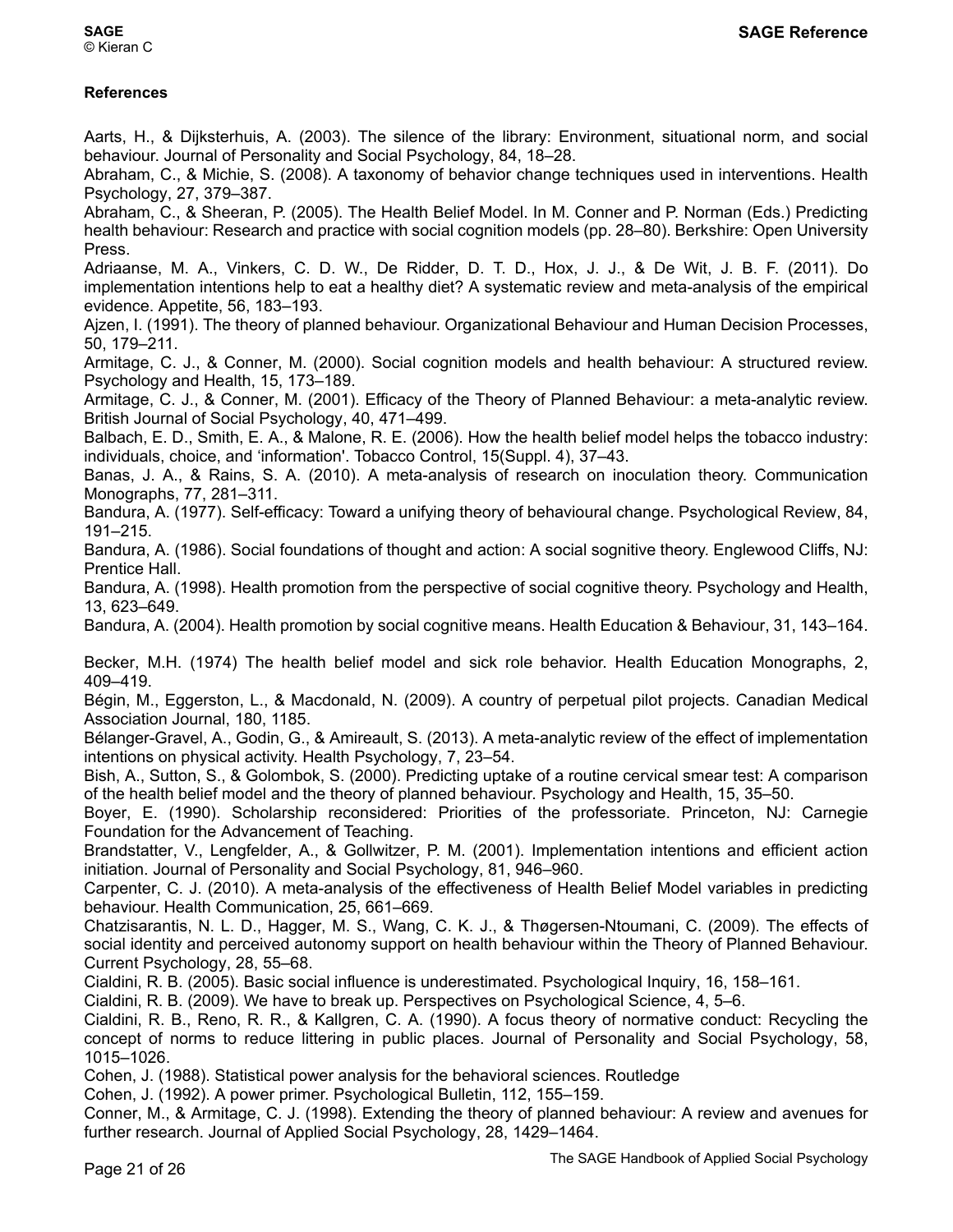Conner, M., & Norman, P. (1994). Comparing the health belief model and the theory of planned behaviour in health screening. In D. R. Rutter and L. Quine (Eds.) Social psychology and health: European perspectives (pp. 1–24). Aldershot: Avebury.

Conner, M., & Norman, P. (2005). Predicting health behaviour ( 2nd edn.

). McGraw-Hill, UK: Open University Press.

Cumming, G. (2014). The new statistics: Why and how. Psychological Science, 25, 7–29.

Davidson, K. W., Goldstein, M., Kaplan, R. M., Kaufmann, P. G., Knat-terund, G. L., Orleans, C. T., Spring, B., Trudeau, K. J., & Whitlock, E. P. (2003). Evidence-based behavioural medicine: What is it and how do we achieve it? Annals of Behavioural Medicine, 26, 161–171.

Davis, R., Campbell, R., Hildon, Z., Hobbs, L., & Michie, S. (2015). Theories of behaviour and behaviour change across the social and behavioural sciences: A scoping review. Health Psychology Review, 9, 323–344.

DeBusk, R. F., Miller, N. H., Superko, H. R., Dennis, C. A., Thomas, R. J., Lew, H. T., Berger, W. E. III, Heller, R. S., Rompf, J., Gee, D., Kraemer, H. C., Bandura, A., Ghandour, G., Clark, M., Shah, R. V., Fisher, L., & Taylor, C. B. (1994). A case-management system for coronary risk factor modification after acute myocardial infarction. Annals of Internal Medicine, 120, 721–729.

DeJong W., Kessel Schneider, S., Comberg Towvim, L., Murphy, M. J., Doerr, E. E., Simonsen, N. R., Mason, K. E., & Scribner, R. A. (2006). A multisite randomized trial of social norms marketing campaigns to reduce college student drinking. Journal of Studies on Alcohol, 67, 868–879.

Deutsch, M., & Gerard, H. (1955). A study of normative and informational social influences upon individual judgment. Journal of Abnormal and Social Psychology, 51, 629–636.

Dimeff, L. A., Baer, J. S., Kivlahan, D. R., & Marlatt, G. A. (1999). Brief alcohol screening and intervention for college students: A harm reduction approach. New York: Guilford Press.

Evans, R. I., Rozelle, R. M., Mittelmark, M. B., Hansen, W. B., Bane, A. L., & Havis, J. (1978). Deterring the onset of smoking in children: Knowledge of immediate physiological effects and coping with peer pressure, media pressure, and parent modeling. Journal of Applied Social Psychology, 8, 126–135.

Fachini, A., Aliane, P. P., Martinez, E. Z., & Furtado, E. F. (2012). Efficacy of brief alcohol screening intervention for college students (BASICS): A meta-analysis of randomized controlled trials. Substance Abuse Treatment, Prevention, and Policy, 7, 40.

Falomir-Pichastor, J. M., Toscani, L., & Despointes, S. H. (2009). Determinants of flu vaccination among nurses: The effects of group identification and professional responsibility. Applied Psychology, 58, 42–58.

Feather, N. T. (Ed.) (1982). Expectations and actions: Expectancy-value models in psychology. Hillsdale, NJ: Erlbaum.

Festinger, L. (1950). Informal social communication. Psychological Review, 57, 271–282.

Festinger, L. (1957). A theory of cognitive dissonance. Evanston, IL: Row, Peterson.

Festinger, L., & Carlsmith, J. M. (1959). Cognitive consequences of forced compliance. The Journal of Abnormal and Social Psychology, 58, 203–210.

Fishbein, M., & Ajzen, I. (1975). Belief, attitude, intention, and behaviour. New York: Wiley.

Floyd, D. L., Prentice-Dunn, S., & Rogers, R. W. (2000). A meta-analysis of research on Protection Motivation Theory. Journal of Applied Social Psychology, 30, 407–429.

Fong, G. T., Cummings, K. M., Borland, R., Hastings, G., Hyland, A., Giovino, G. A., Hammond, D., & Thompson, M. E. (2006). The conceptual framework of the International Tobacco Control (ITC) Policy Evaluation Project. Tobacco Control, 15(Suppl. III), iii3–iii11.

Fong, G. T., Hammond, D., & Hitchman, S. C. (2009). The impact of pictures on the effectiveness of tobacco warnings. Bulletin of the World Health Organization, 87, 640–643.

Freijy, T., & Kothe, E. J. (2013). Dissonance-based interventions for health behaviour change: A systematic review. British Journal of Health Psychology, 18, 310–337.

Gerrard, M., Gibbons, F. X., Benthin, A. C., & Hessling, R. M. (1996). A longitudinal study of the reciprocal nature of risk behaviours and cognitions in adolescents: What you do shapes what you think and vice versa. Health Psychology, 15, 344–354.

Giguère, B., Lalonde, R. N., & Taylor, D. M. (2014). Drinking too much and feeling bad about it? How identification moderates experiences of guilt and shame following the transgression of group norms. Personality and Social Psychology Bulletin, 40, 617–632.

Giguère, B., Sirois, F. M., & Vaswani, M. (2016). Delaying things and feeling bad about it? A norm based approach to understanding procrastination. In T. A. Pychyl & F. M. Sirois (Eds.), Perspectives on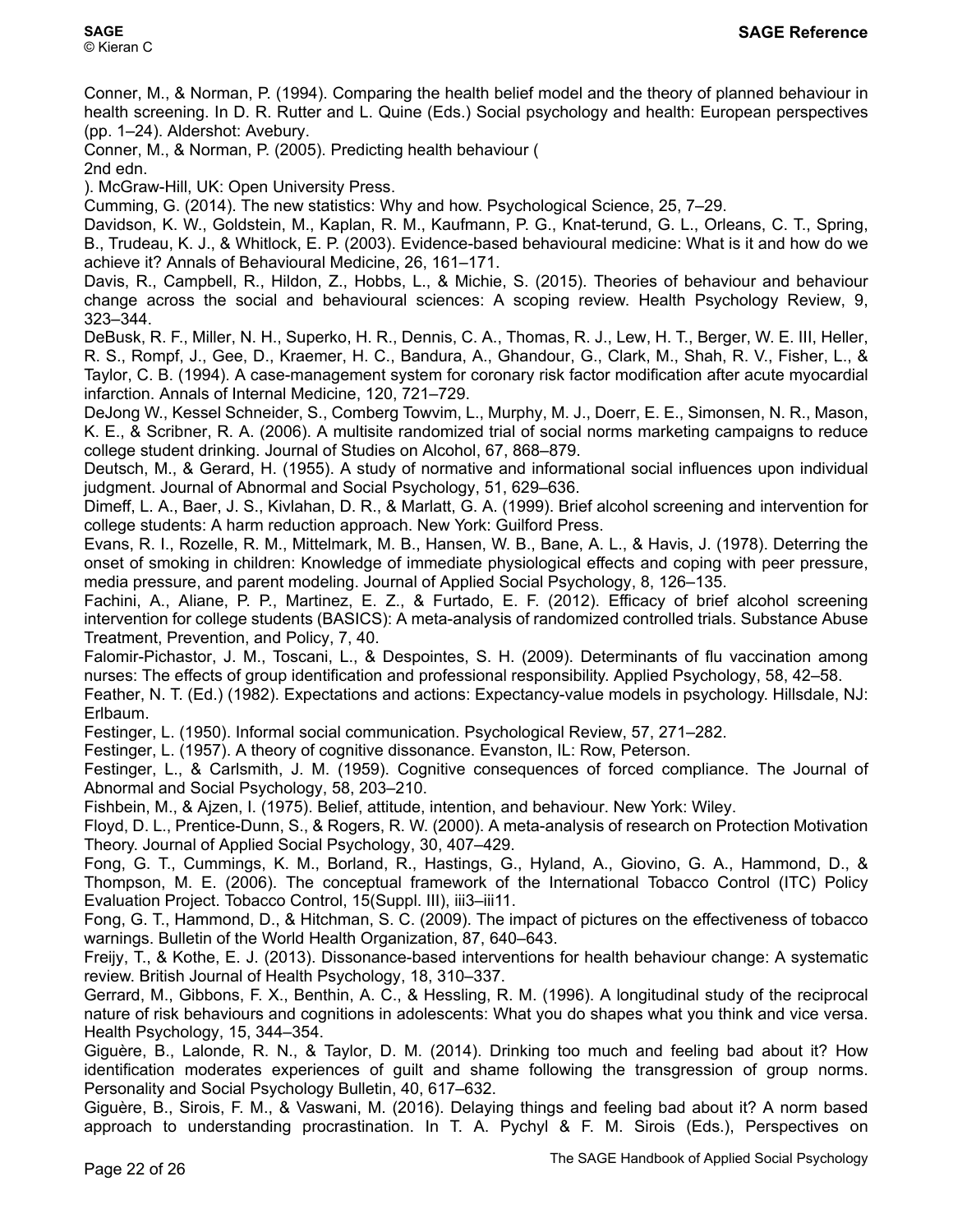procrastination, health, and well-being. Toronto, Canada: Elsevier.

Gollwitzer, P. M. (1999). Implementation intentions: Strong effects of simple plans. The American Psychologist, 54, 493–503.

Gollwitzer, P. M., & Sheeran, P. (2006). Implementation Intentions and goal achievement: A meta-analysis of effects and processes. Advances in Experimental Social Psychology, 38, 69–119.

Gwaltney, C. J., Metrik, J., Kahler, C. W., & Shiffman, S. (2009). Self-efficacy and smoking cessation: A metaanalysis. Psychology of Addictive Behaviours, 23, 56–66.

Harrison, J. A., Mullen, P. D., & Green, L. W. (1992). A meta-analysis of studies of the health belief model with adults. Health Education Research, 7, 107–116.

Haslam, S. A., Jetten, J., Postmes, T., & Haslam, C. (2009). Social identity, health and well-being: An emerging agenda for applied psychology. Applied Psychology, 58(1), 1–23.

Henrich, J., Heine, S. J., & Norenzayan, A. (2010). The weirdest people in the world? Behavioural and Brain Sciences, 33(2–3), 61–83.

Hull, J. G., & Bond, C. F. (1986). Social and behavioural consequences of alcohol consumption and expectancy: A meta-analysis. Psychological Bulletin, 99(3), 347–360.

Ioannidis, J. P. A. (2005). Why most published research findings are false. PLOS Medicine, 2(8), e124–e126.

Janis, I. L., & Feshbach, S. (1953). Effects of fear-arousing communications. Journal of Abnormal and Social Psychology, 48(1), 78–92.

Janz, N. K., & Becker, M. H. (1984). The Health Belief Model: A decade later. Health Education Quarterly, 11(1), 1–47.

Kam, J. A., Matsunaga, M., Hecht, M. L., & Ndiaye, K. (2008). Extending the Theory of Planned Behaviour to predict alcohol, tobacco, and marijuana use among youth of Mexican heritage. Prevention Science, 10, 41–53.

Kashima, Y., Wilson, S., Lusher, D., Pearson, L. J., & Pearson, C. (2013). The acquisition of perceived descriptive norms as social category learning in social networks. Social Networks, 1–9.

Krueger, J. I., & Funder, D. C. (2004). Towards a balanced social psychology: Causes, consequences, and cures for the problem-seeking approach to social behaviour and cognition. Behavioural and Brain Sciences, 27, 313–327.

Lee, N., & Kotler, P. (2011). Social marketing: Influencing behaviours for good. Los Angeles, CA: SAGE Publications.

Leventhal, H. (1970). Findings and theory in the study of fear communications. Advances in experimental social psychology, 5, 119–186.

Lewin, K. (1943). Psychology and the process of group living. The Journal of Social Psychology, 17, 113–131. Lewin, K., Dembo, T., Festinger, L., & Sears, P. S. (1944). Level of aspiration. In J. M. Hunt (Ed.), Personality and the behaviour disorders (pp. 333–378). New York: Roland.

Lewis, M. A., & Neighbors, C. (2007). Optimizing personalized normative feedback: The use of genderspecific referents. Journal of Studies on Alcohol and Drugs, 68, 228–237.

Louis, W. R., Davies, S., Smith, J. R., & Terry, D. J. (2007). Pizza and pop and the student identity: The role of referent group norms in healthy and unhealthy eating. Journal of Social Psychology, 147, 57–74.

Luszczynska, A., & Schwarzer, R. (2005). Social Cognitive Theory. In M. Conner & P. Norman (Eds.), Predicting health behaviour (

2nd edn.

, pp. 127–169). McGraw-Hill, UK: Open University Press.

Maddux, J. E., & Rogers, R. W. (1983). Protection motivation and self-efficacy: A revised theory of fear appeals and attitude change, Journal of Experimental Social Psychology, 19, 469–479.

Mann, T., Nolen-Hoeksema, S., Huang, K., Burgard, D., Wright, A., & Hanson, K. (1997). Are two interventions worse than none? Joint primary and secondary prevention of eating disorders in college females. Health Psychology, 16, 215–225.

Manning, M. (2009). The effects of subjective norms on behaviour in the theory of planned behaviour: A metaanalysis. British Journal of Social Psychology, 48, 649–705.

Marks, D. F. (1996). Health psychology in context. Journal of Health Psychology, 1, 7–21.

McEachan, R. R. C., Conner, M., Taylor, N. J., & Lawton, R. J. (2011). Prospective prediction of health-related behaviours with the Theory of Planned Behaviour: A meta-analysis. Health Psychology Review, 5, 97–144.

Michie, S., & Prestwich, A. (2010). Are interventions theory-based? Development of a theory-coding scheme. Health Psychology, 29, 1–8.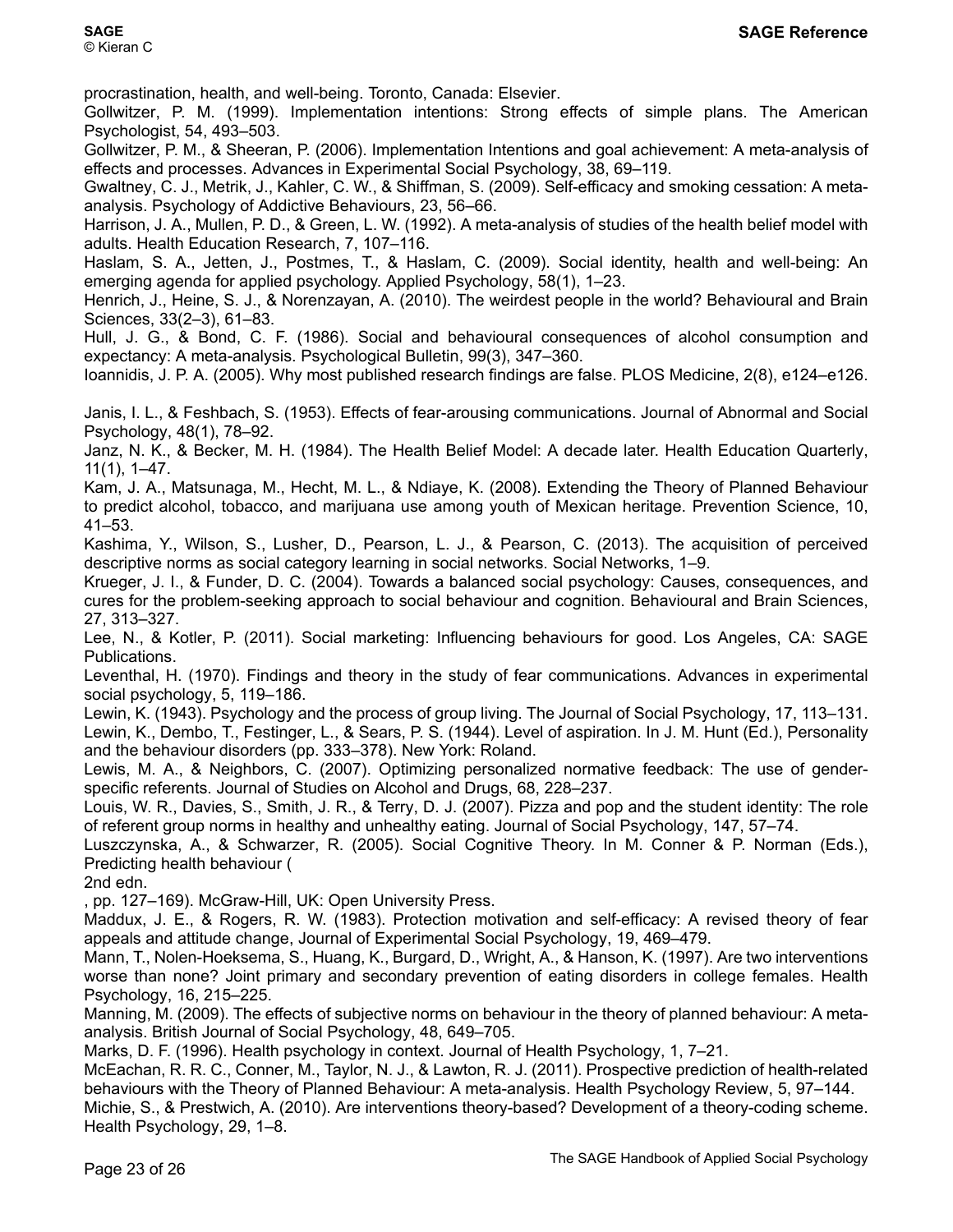Michie, S., Ashford, S., Sniehotta, F. F., Dombrowski, S. U., Bishop, A., & French, D. P. (2011). A refined taxonomy of behaviour change techniques to help people change their physical activity and healthy eating behaviours: The CALO-RE taxonomy. Psychology and Health, 26, 1479–1498.

Miller, D. T., & Prentice, D. A. (2016). Changing norms to change behaviour. Annual Review of Psychology, 67, 339–361.

Milne, S. Sheeran, P., & Orbell, S. (2000). Prediction and intervention in health-related behavior: A metaanalytic review of Protection Motivation Theory. Journal of Applied Social Psychology, 30, 106–143.

Moskowitz, G. (2005). Social cognition. New York, NY: Guilford Press.

Neighbors, C., O'Connor, R. M., Lewis, M. A., Chawla, N., Lee, C. M., & Fossos, N. (2008). The relative impact of injunctive norms on college student drinking: The role of reference group. Psychology of Addictive Behaviours, 22, 576–581.

Noar, S. M. (2005). Health Behaviour Theory and cumulative knowledge regarding health behaviours: are we moving in the right direction? Health Education Research, 20, 275–290.

Nolan, J. M., Schultz, P. W., Cialdini, R. B., Goldstein, N. J., & Griskevicius, V. (2008). Normative social influence is underdetected. Personality and Social Psychology Bulletin, 34, 913–923.

Nosek, B. A., Alter, G., Banks, C., Borsboom, D., Bowman, S. D., Breckler, S. J., & Yarkoni, T. (2015). Promoting an open research culture. Science, 348, 1422–1425.

Orbell, S., Hodgkins, S., & Sheeran, P. (1997). Implementation intentions and the theory of planned behaviour. Personality and Social Psychology Bulletin, 23, 945–954.

Orbell, S., & Sheeran, P. (1998). 'Inclined abstainers': A problem for predicting health-related behaviour. British Journal of Social Psychology, 3, 151–165.

Painter, J. E., Borba, C. P. C., Hynes, M., Mays, D., & Glanz, K. (2008). The use of theory in health behaviour research from 2000 to 2005: A systematic review. Annals of Behavioural Medicine, 35, 358–362.

Papageorgis, D., & McGuire, W. J. (1961). The generality of immunity to persuasion produced by preexposure to weakened counterarguments. Journal of Abnormal and Social Psychology, 62, 475–481.

Perkins, H. W., Haines, M., & Rice, R. (2005). Misperceiving the college drinking norm and related problems: A nationwide study of exposure to prevention information, perceived norms and student alcohol misuse. Journal of Studies on Alcohol, 66, 470.

Postmes, T., Spears, R., Sakhel, K., & De Groot, D. (2001). Social influence in computer-mediated communication: The effects of anonymity on group behaviour. Personality and Social Psychology Bulletin, 27, 1242–1254.

Prentice, D. A., & Miller, D. T. (1993). Pluralistic ignorance and alcohol use on campus: Some consequences of misperceiving the social norm. Journal of Personality and Social Psychology, 64, 243–256.

Prochaska, J. O., & DiClemente, C. C. (1984). The transtheoretical approach: Crossing traditional boundaries of therapy. Homewood, IL: Dow Jones Irwin.

Quine, L., Rutter, D. R., & Arnold, L. (1998). Predicting and understanding safety helmet use among schoolboy cyclists: A comparison of the theory of planned behaviour and the health belief model. Psychology & Health, 13, 251–269.

Reich, R. R., Below, M. C., & Goldman, M. S. (2010). Explicit and implicit measures of expectancy and related alcohol cognitions: A meta-analytic comparison. Psychology of Addictive Behaviours, 24, 13–25.

Rivis, A., & Sheeran, P. (2003). Descriptive norms as an additional predictor in the theory of planned behaviour: A meta-analysis. Current Psychology, 22, 218–233.

Rogers, R. W. (1975). A protection motivation theory of fear appeals and attitude change. The Journal of Psychology, 91, 93–114.

Rogers, R. W. (1983). Cognitive and physiological processes in fear appeals and attitude change: a revised theory of protection motivation. In J. T. Cacioppo and R. E. Petty (Eds.) Social psychophysiology: A source book (pp. 153–176). New York, Guilford Press.

Rosenstock, I. M., Strecher, V. J., & Becker, M. H. (1988). Social learning theory and the health belief model. Health Education Quarterly, 15, 175–183.

Rothman, A. J., & Salovey, P (1997). Shaping perceptions to motivate healthy behavior: The role of message framing. Psychoogical Bulletin, 121, 3–19.

Rutter, D., & Quine, L. (Eds.) (2002). Changing health behaviour: Intervention and research with social cognition models. Buckingham: Open University Press.

Schofield, P. E., Pattison, P. E., Hill, D. J., & Borland, R. (2003). Youth culture and smoking: Integrating social group processes and individual cognitive processes in a model of health-related behaviours. Journal of Health Psychology, 8, 291–306.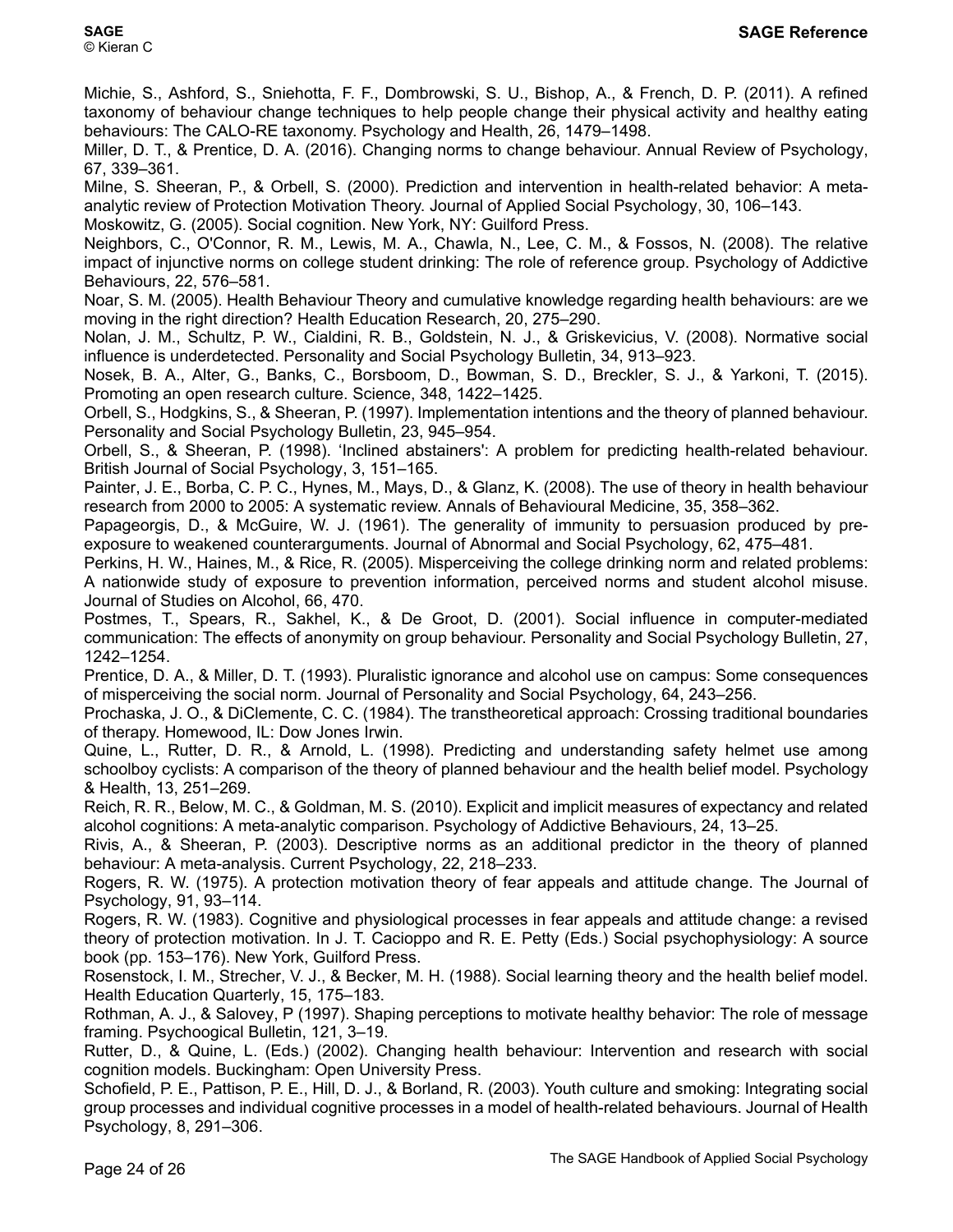Schroeder, C., & Prentice, D. (1998). Exposing pluralistic ignorance to reduce alcohol use among college students. Journal of Applied Social Psychology, 28, 2150–2180.

Schultz, P. W., Nolan, J. M., Cialdini, R. B., Goldstein, N. J., & Griskevicius, V. (2007). The constructive, destructive, and reconstructive power of social norms. Psychological Science, 18, 429–434.

Semaan, S., Des Jarlais, D. C., Sogolow, E., Johnson, W. D., Hedges, L. V., Ramirez, G., Flores, S. A., Norman, L., Sweat, M. D., & Needle, R. (2002). A meta-analysis of the effect of HIV prevention interventions on the sex behaviours of drug users in the United States. Journal of Acquired Immune Deficiency Syndrome, 30(Suppl. 1), S73–S93.

Sheeran, P. (2002). Intention–behaviour relations: A conceptual and empirical review. European Review of Social Psychology, 12, 1–30.

Sheeran, P., & Orbell, S. (2000). Using implementation intentions to increase attendance for cervical cancer screening. Health Psychology, 19, 283–289.

Sheeran, P., Harris, P. R., & Epton, T. (2014). Does heightening risk appraisals change people's intentions and behaviour? A meta-analysis of experimental studies. Psychological Bulletin, 140, 511–543.

Sheeran, P., Maki, A., Montanaro, E., Avishai-Yitshak, A., Bryan, A., Klein, W. M. P., Miles, E., & Rothman, A. J. (2016). The impact of changing attitudes, norms, and self-efficacy on health-related intentions and behaviour: A meta-analysis. Health Psychology, 35, 1178–1188.

Sheeran, P., Milne, S., Webb, T. L., & Gollwitzer, P. M. (2005). Implementation intentions. In M. Conner and P. Norman (Eds.), Predicting health behavior: Research and practice with social cognition models ( 2nd ed

.). Milton Keynes, UK: Open University Press.

Shepperd, B. H., Hartwick, J., & Warshaw, P. R. (1988). The theory of reasoned action: A meta-analysis of past research with recommendations for modications and future research. Journal of Consumer Research, 15, 325–343.

Shepperd, J. A., Rothman, A. J., & Klein, W. M. P. (2011). Using self- and identity-regulation to promote health: Promises and challenges. Self and Identity, 10, 407–416.

Sirois, F. M. (2004). Procrastination and intentions to perform health behaviours: The role of self-efficacy and the consideration of future consequences. Personality and Individual Differences, 37, 115–128.

Smith, J. R., & Louis, W. R. (2009). Group norms and the attitude–behaviour relationship. Social & Personality Psychology Compass, 3, 19–35.

Sniehotta, F. F., Presseau, J., & Araújo-Soares, V. (2014). Time to retire the theory of planned behaviour. Health Psychology Review, 8, 1–7.

Spencer, S. J., Zanna, M. P., & Fong, G. T. (2005). Establishing a causal chain: Why experiments are often more effective than mediational analyses in examining psychological processes. Journal of Personality and Social Psychology, 89, 845–851.

Stice, E., Shaw, H., & Marti, C. N. (2007). A meta-analytic review of eating disorder prevention programs: Encouraging findings. Annual Reviews in Clinical Psychology, 3, 207–231.

Stok, F. M., De Ridder, D. T. D., de Vet, E., & de Wit, J. B. F. (2012). Minority talks: The influence of descriptive social norms on fruit intake. Psychology and Health, 27, 956–970.

Stokols, D. (1992). Establishing and maintaining healthy environments: Toward a social ecology of health promotion. American Psychologist, 47, 6–22.

Stone, J., Aronson, E., Crain, A. L., Winslow, M. P., & Fried, C. B. (1994). Inducing hypocrisy as a means of encouraging young adults to use condoms. Personality and Social Psychology Bulletin, 20, 116–128.

Tajfel, H., & Turner, J. C. (1979). An integrative theory of intergroup conflict. In W. G. Austin & S. Worchel (Eds.), The social psychology of intergroup relations (pp. 33–48). Monterey, CA: Brooks-Cole.

Taylor, D. M., & Brown, R. J. (1979). Towards a more social social psychology. British Journal of Social and Clinical Psychology, 18, 173–179.

Taylor, S. E. (1982). Social cognition and health. Personality and Social Psychology Bulletin, 8, 549–562.

Taylor S. E., & Sirois F. M. (2014). Health psychology. New York: McGraw-Hill.

Terry, D. J., & Hogg, M. A. (1996). Group norms and the attitude-behaviour relationship: A role for group identification. Personality and Social Psychology Bulletin, 22, 776.

Thompson B. (2006). Foundations of behavioural statistics: An insight-based approach. New York: Guilford. Turner J. C. (1991). Social influence. Milton Keynes, UK: Open University Press.

Turner, J. C., Hogg, M. A., Oakes, P. J., Reicher, S. D., & Wetherell, M. S. (1987). Rediscovering the social group: A self-categorization theory. Oxford: Blackwell.

Verkooijen, K. T., De Vries, N. K., & Nielsen, G. A. (2007). Youth crowds and substance use: The impact of